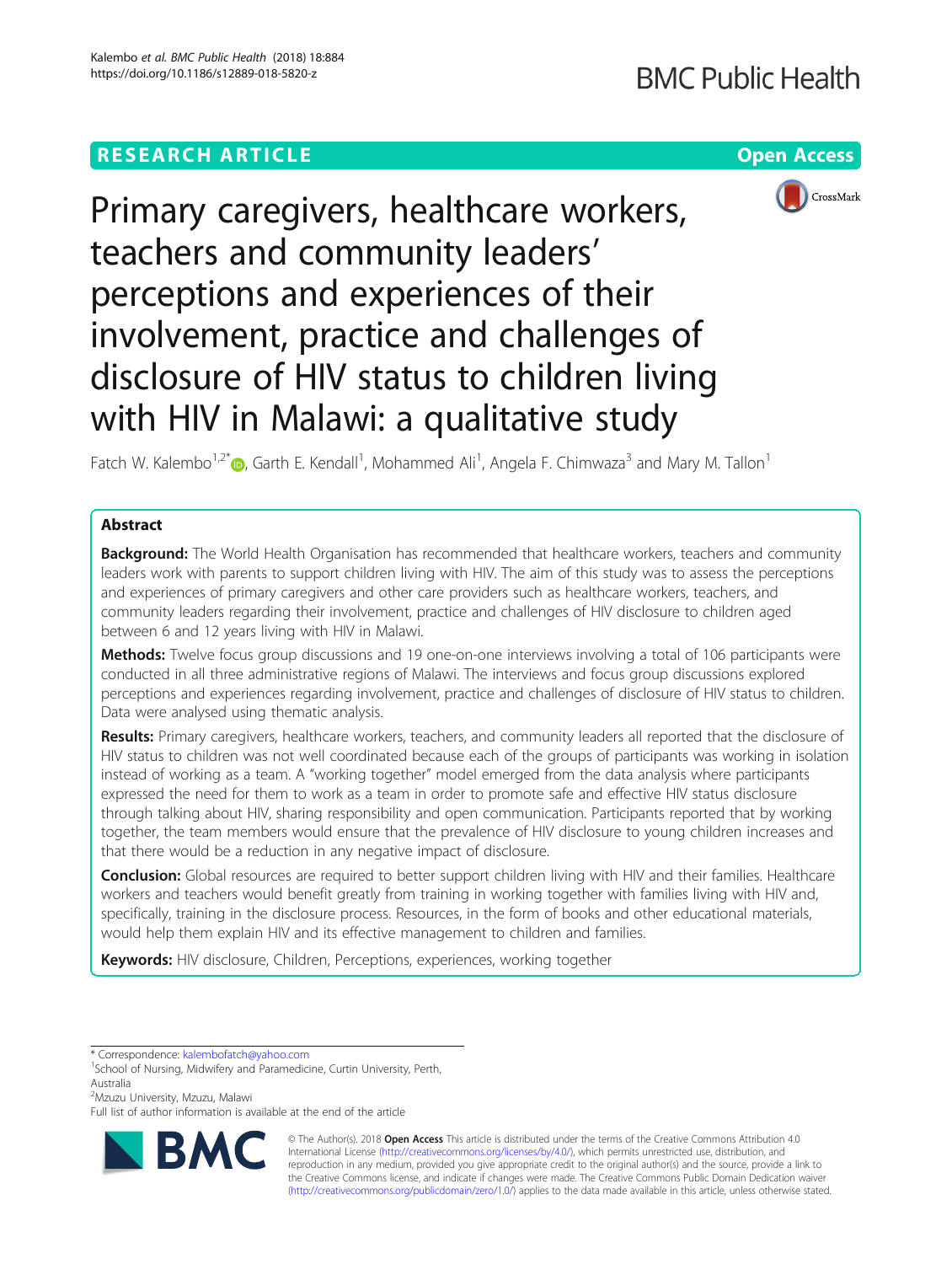### Background

The prevalence of HIV disclosure to children remains very low in sub-Saharan African countries despite the World Health Organisation's (WHO) recommendation that children living with HIV should be gradually informed about their HIV status from six through to 12 years of age, according to their level of emotional, social and cognitive development [[1\]](#page-14-0). It is beneficial for children living with HIV to know about their HIV status by the time they reach adolescence as it enhances their adherence to antiretroviral (ARV) medication, participation in ongoing medical care, and psychosocial resilience, and lessens the risk of passing their infection to others through sexual contact [\[2](#page-14-0), [3](#page-14-0)]. The WHO has also recommended that parents seek support from, and share the disclosure process with, teachers, healthcare workers, and community leaders [[1\]](#page-14-0). There is evidence that health outcomes for children are enhanced when their medical and psychosocial care is shared with supportive adults  $[4]$  $[4]$ .

Parents are widely considered to have the principle role of telling children about their HIV status. Parents are legally responsible for their children and are considered to have their best interests at heart [\[5](#page-14-0)]. They are in the best position to support their child, help them accept their condition, adhere to HIV medication, and regain their self-esteem [\[6](#page-14-0)]. Parents have the right to decide whether to disclose to their child or not and if they choose to disclose, they have the right to make decisions regarding when, how, where and who is the best person to disclose [\[7\]](#page-14-0). In reality, the majority of parents do not disclose to their child because of concerns about the child's capacity to understand and their emotional readiness to cope with the diagnosis [\[8](#page-14-0), [9\]](#page-14-0). Further, they have concerns about bringing stigma and discrimination to the family [[10,](#page-14-0) [11\]](#page-14-0), and concerns about a lack of support from healthcare workers [[12\]](#page-14-0).

Indeed, it has been suggested that healthcare workers are the most appropriate people to coordinate supportive care for children because HIV is a focus of their practice [\[4](#page-14-0)]. Healthcare workers have knowledge about HIV and technical skills that the other groups do not have [\[1](#page-14-0), [13](#page-14-0)]. Healthcare workers are the first people to learn of the HIV diagnosis, and they have the responsibility of sharing this confidential information with the child's parents [[14](#page-15-0)]. Healthcare workers can use their communication skills to help parents disclose to their children, and can share their knowledge and understanding of the condition with teachers and community leaders [\[14\]](#page-15-0). Continuous interaction between healthcare workers and children living with HIV has been shown to facilitate children's acceptance of the condition, as well as improve their resilience [[13,](#page-14-0) [15](#page-15-0)]. While the participation of healthcare workers in the disclosure process is essential, the authors of recent sub-Sahara African studies have revealed that many are reluctant to do so because of the unwillingness of parents to disclose [\[12](#page-14-0), [16](#page-15-0)], a lack of training [[11,](#page-14-0) [17,](#page-15-0) [18\]](#page-15-0), inadequate knowledge and skills, and a lack of disclosure materials [[17](#page-15-0), [18](#page-15-0)].

In addition to healthcare workers, school teachers play a role in helping children to adapt to HIV and achieve good academic outcomes [\[19,](#page-15-0) [20](#page-15-0)]. Research has shown that making schools HIV friendly is one of the best ways to provide children living with HIV a safe, protective, caring, and supportive environment [[21\]](#page-15-0). According to the United Nations Educational, Scientific and Cultural Organisation (UNESCO), schools should provide education, counselling, and psychosocial support, and assist children to access adequate nutrition and healthcare services [\[20](#page-15-0)]. This is crucial because children living with HIV face a number of challenges at school, including stigma and discrimination from other students, absenteeism due to sickness, a lack of the privacy required for taking HIV medications, and difficulty obtaining permission to attend hospital appointments when teachers are not aware of their HIV status [\[20](#page-15-0), [22](#page-15-0)–[25\]](#page-15-0). Ideally, school teachers do need to know when children have HIV because the HIV infection can affect motor and neurocognitive development, thereby impacting on academic performance [[15](#page-15-0)]. While schools are supposed to be safe, protective, and caring environments, this is not always the case according to the authors of research conducted in Malawi, Kenya, and Zimbabwe [[22,](#page-15-0) [26\]](#page-15-0).

Finally, the communities where children and their families live have been identified as an important source of psychosocial support for children living with HIV in sub-Saharan Africa [\[10,](#page-14-0) [27\]](#page-15-0). Religious leaders, traditional village headmen, the leaders of community-based organisations, and the leaders of support groups can all play an important role in mobilising communities to support children living with HIV [[28\]](#page-15-0). Community leaders can assist in raising awareness of HIV, disseminating information, providing pastoral support to children and their families living with HIV, and promoting the sustainability of their care [\[29](#page-15-0)]. In addition, community leaders can advocate for the rights of people living with HIV and help to fight stigma and discrimination [\[30\]](#page-15-0). Nonetheless, despite the significant role community leaders are able to play in mobilising community support, they are rarely involved to any great extent [\[31\]](#page-15-0).

It is estimated that there were 84,000 children (1.6% of the population) under the age of 14 living with HIV in Malawi in 2015 [[32\]](#page-15-0). Of these, 60% were taking ARV medications [\[32](#page-15-0)]. While WHO recommends that all children living with HIV should be told of their HIV status, the current prevalence of disclosure to children in Malawi is unknown. There are reports that children in Malawi living with HIV face many challenges including: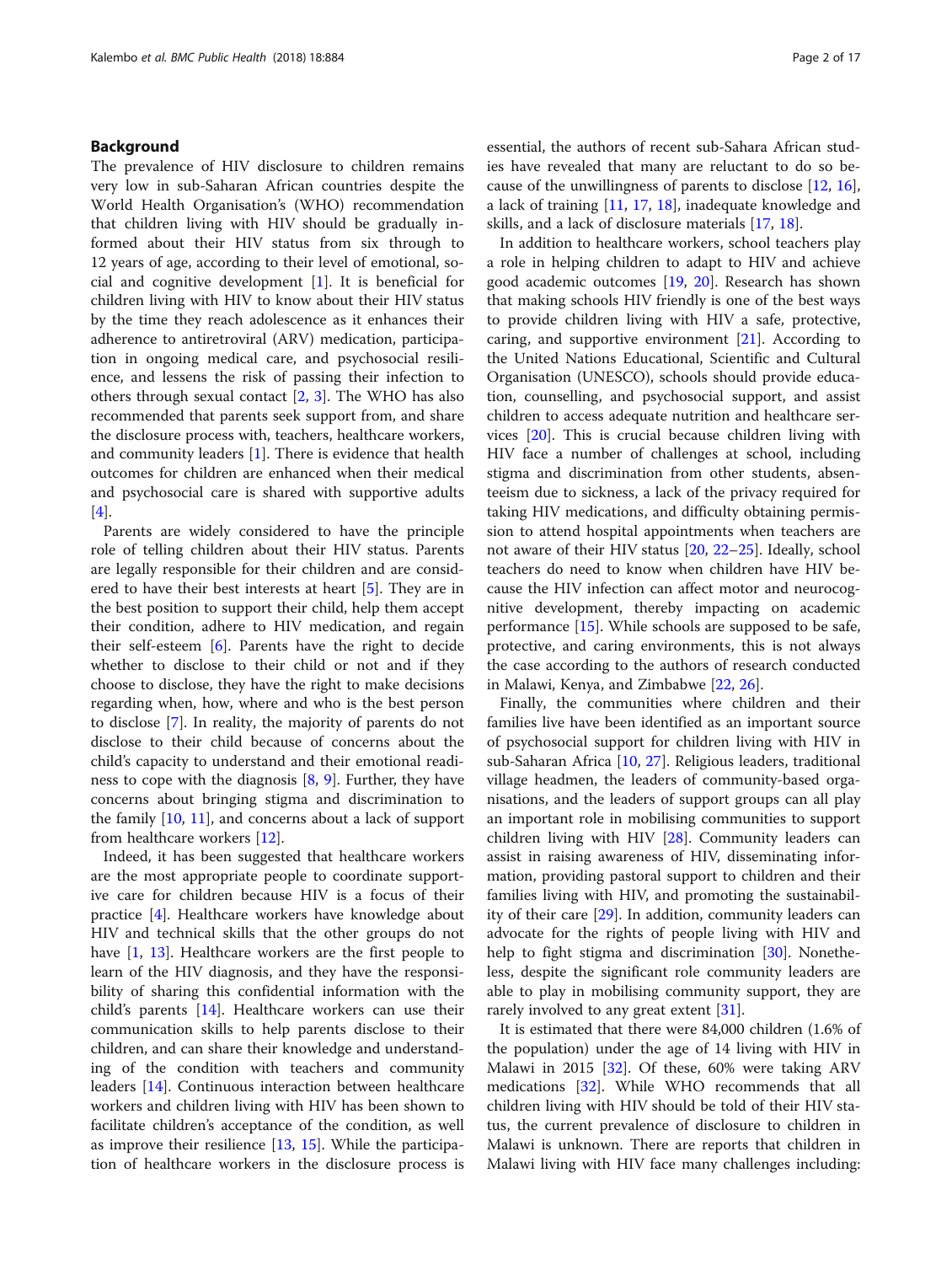high levels of poverty, loss of one or both parents, bullying, and stigma and discrimination [[33](#page-15-0)–[35](#page-15-0)]. While it is well known in Malawi that parents, healthcare workers, teachers, and community leaders all play major roles in caring for, and supporting, children living with HIV, no previous research has focused on all these four groups regarding their perceptions and experiences of the disclosure process. This study sought to engage primary caregivers, healthcare workers, teachers, and community leaders in order to assess their perceptions and experiences regarding their involvement, practice and challenges of HIV disclosure to children aged 6–12 years living with HIV in Malawi.

### **Methods**

### Setting and study participants

Data were collected through one-on-one interviews and focus group discussions conducted with primary caregivers, healthcare workers, teachers, and community leaders recruited from eight districts in the three administrative regions of Malawi; three districts from the South (Nsanje, Mulanje, and Mangochi), three from the Centre (Dowa, Salima, and Kasungu) and two from the North (Mzimba and Karonga). Data were collected from March to June 2015. The eligibility criteria of the participants are presented in Table 1.

### Procedure

Primary caregivers and teachers participated in focus group discussions while healthcare workers and

Table 1 Recruitment criteria and summary of data collection plan

|                     |                                          | One-on-one interviews and focus group discussions |                                                                                                                                                                                                                                                          |                                                                                                   |
|---------------------|------------------------------------------|---------------------------------------------------|----------------------------------------------------------------------------------------------------------------------------------------------------------------------------------------------------------------------------------------------------------|---------------------------------------------------------------------------------------------------|
| Primary caregivers, |                                          | 6 focus groups                                    | • Parent of a child living with HIV or someone<br>providing care to a child living with HIV<br>between the ages of 6 to 12 years for more<br>than six months<br>• 18 years or older<br>• Ability to provide informed consent                             | Antiretroviral therapy clinics                                                                    |
|                     | Healthcare workers                       | 7 one-on-one<br>interviews                        | • Working in children's antiretroviral therapy<br>clinics<br>• Being a nurse, counsellor or clinician<br>• Ability to provide informed consent                                                                                                           | Antiretroviral therapy clinics                                                                    |
|                     | Primary school teachers                  | 6 focus groups                                    | • Teaching at a primary school<br>• Ability to provide informed consent                                                                                                                                                                                  | Primary schools<br>surrounding participating hospitals                                            |
|                     | Community<br>leaders                     | 7 one-on-one<br>interviews                        | • Living near the participating hospitals<br>• Being 18 years or older<br>• Having a certain responsibility within the<br>community such as being a community-based<br>organisation leader or a village headman<br>• Ability to provide informed consent | Communities surrounding participating<br>hospitals                                                |
|                     | Adolescents living with HIV 5 one-on-one | interviews                                        | • Between 13 to 18 years old<br>• Living with HIV<br>• Aware that they have HIV<br>• Leader of children HIV support groups<br>• Ability to provide informed consent                                                                                      | Antiretroviral therapy clinics<br>Community support groups<br>surrounding participating hospitals |

Participants **Sample size** Eligibility criteria **Recruitment location** Recruitment location

community leaders participated in one-on-one interviews. The lead researcher facilitated all focus groups and interviews, and a research assistant audio recorded the proceedings. Following informed consent, an interview or focus group discussion guide was used to ensure themes about HIV disclosure were standardised across all participants and groups. Interviews took approximately 30 to 50 min, and focus groups took approximately 45 to 60 min to be completed. The number of interviews and focus group discussions was determined by saturation of data, which was considered to have been reached if there was no new information arising from the interviews or focus groups. Ethics approvals were obtained from the Curtin University Human Research Ethics Committee and the Malawi Government Health Science Research Committee prior to the commencement of data collection. Details about the focus groups and interviews are presented in the following sections.

### Focus group discussions - primary caregivers and teachers

An arrangement was made with ART clinic staff to inform all primary caregivers of children aged 6 to 12 years who came regularly to the clinic for medication about the research study and requesting their participation. They were approached by a research assistant who asked them if they would like to participate in a focus group discussion about HIV disclosure. The focus group discussions took place in a quiet, private room after the primary caregivers and their children had been seen by the clinic staff. Children were kept separate from the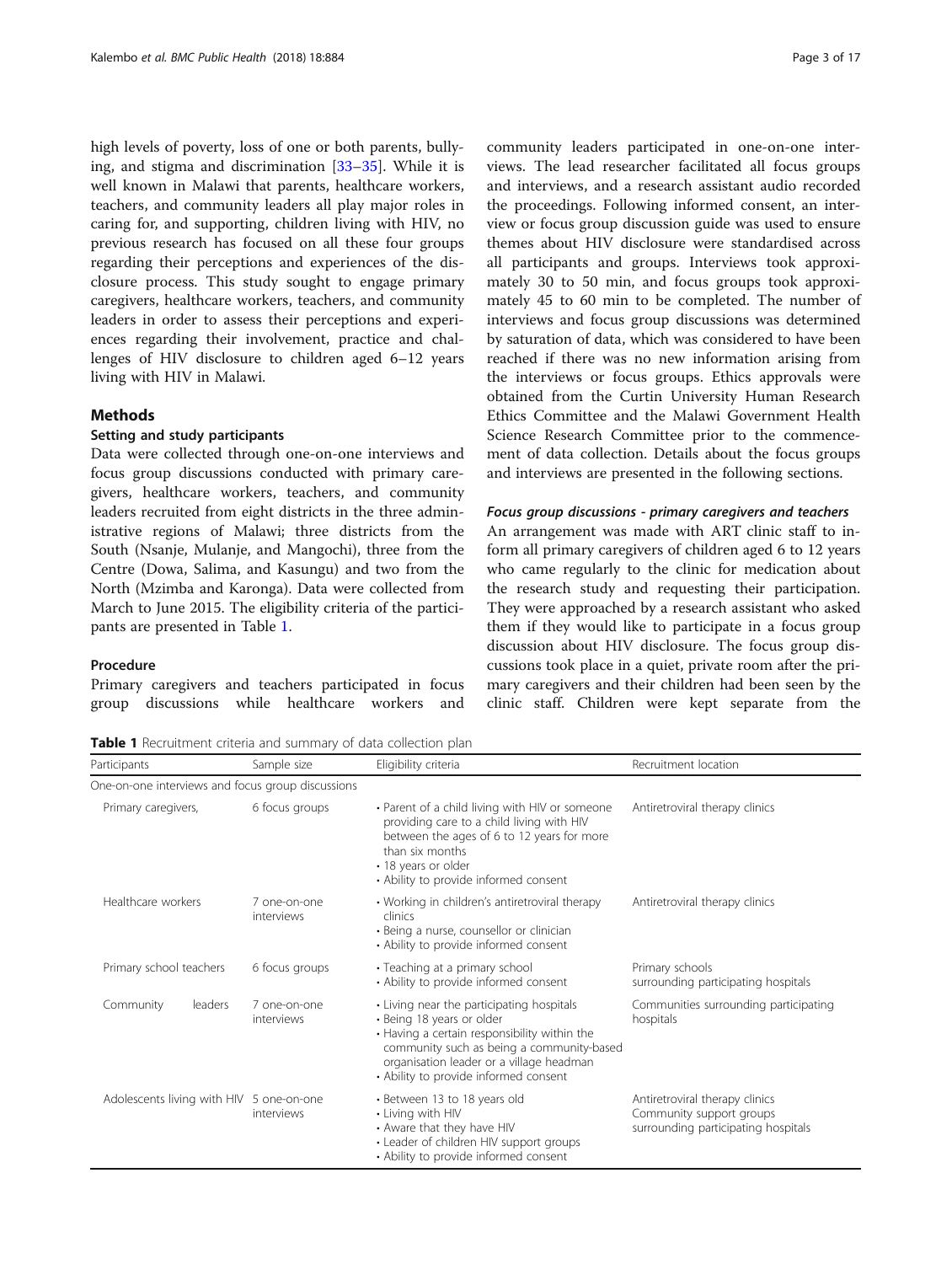primary caregivers during the focus groups to avoid inadvertent disclosure. They were entertained with cartoon shows on a portable DVD player in a separate room. One of the research assistants was assigned to look after the children for this purpose.

Teachers were recruited from primary schools where student ages ranged between 6 and 12 years. The lead researcher met with the head teacher of each school and following their approval, teachers were informed about the research study. Of approximately 30 teachers in each school, most were willing to participate. The first 6 to 9 individuals, considered to be the optimal number for a focus group [\[36](#page-15-0)], who were approached by the researcher were asked to join the focus group. Reflecting the gender distribution of primary school teachers in Malawi, the participants were predominantly female. The focus groups were organised to take place at a convenient time, in a quiet private room at the school.

### One-on-one interviews - healthcare workers and community leaders

Following approval from the district head officer of each hospital, nurses, clinicians and counsellors who worked in ART clinics were approached to participate in the study. In Malawi, it is usual for each ART clinic to have at least two staff members, one a registered nurse or nurse technician, and a physician or counsellor. Almost all healthcare workers who were approached agreed to participate in the study. Interviews were conducted after working hours.

The group described as community leaders comprised of leaders of HIV community-based organisations and support groups, adolescents living with HIV, and village headmen. Community leaders were recruited from across Malawi with assistance from the District ART clinic staff, the District National Organisation of People Living with HIV and AIDS in Malawi (NAPHAM), and the National Family Planning Association of Malawi (FPAM). FPAM is an organisation that works with youth who are living with HIV while NAPHAM is a support organisation for all people living with HIV in Malawi. The management staff of the District ART Clinic, FPAM and NAPHAM provided names and contact information for the community leaders who were subsequently contacted, briefed about the study objectives, and invited to participate. Dates and venues for the interviews were arranged for those who expressed interest in participating. There were no refusals. Interviews were conducted either at the participant's home or at one of the offices of the three organisations.

### Interview and focus group guides

Four interview and focus group guides (one each for healthcare workers, primary caregivers, primary school teachers and community leaders) were developed by the research team through the review of literature guided by the study aims and objectives. After initial development, the guides were translated to Chichewa, the local language of Malawi, and then back translated to English by professional translators following the WHO instrument translation process [[37\]](#page-15-0). Once all language issues were corrected the interview and focus group guides were reviewed for readability and interpretation prior to data collection with participants who were excluded from the study sample.

The interview and focus group guides contained questions to elicit the views of participants regarding the disclosure of HIV status to children. The focus group guide for primary caregivers included the following questions: What are your thoughts about telling children that they have HIV; In your family, who would make a decision to inform your child about his or her HIV status; How should children be informed of their HIV status; What kind of support would you need to help you inform your child of his or her HIV status; What do you think are some of the reasons that prevent primary caregivers from disclosing HIV status to their children; and what kind of support would you need to tell your child that she or he has HIV.

The perspectives and experiences of teachers were explored using a focus group guide which contained the following questions: From your experience, what are some of the problems faced by children living with HIV at school; What kind of support do you provide to pupils living with HIV; What are your thoughts regarding telling children that they have HIV; What are your thoughts regarding the involvement of teachers in informing children about their HIV status; and how can teachers be prepared for the role of telling children that they have HIV.

The views and experiences of healthcare providers were examined using the following questions as a guide: What does disclosure of HIV status mean to you; What are your thoughts on how children living with HIV should be told about their condition; What are your thoughts regarding involvement of healthcare workers in disclosure of HIV status to children; What kind of support should be given to a child after being told that she or he has HIV; From your experience what do you think are some of the challenges to disclosure of HIV status to children; and from your experience what do you think are some of the facilitators of disclosure of HIV status to children?

The following questions were asked to explore the perspectives and experiences of participating community leaders: What do you think are some of the problems faced by children living with HIV in the community; What are your thoughts about telling children that they have HIV; What are your thoughts regarding involvement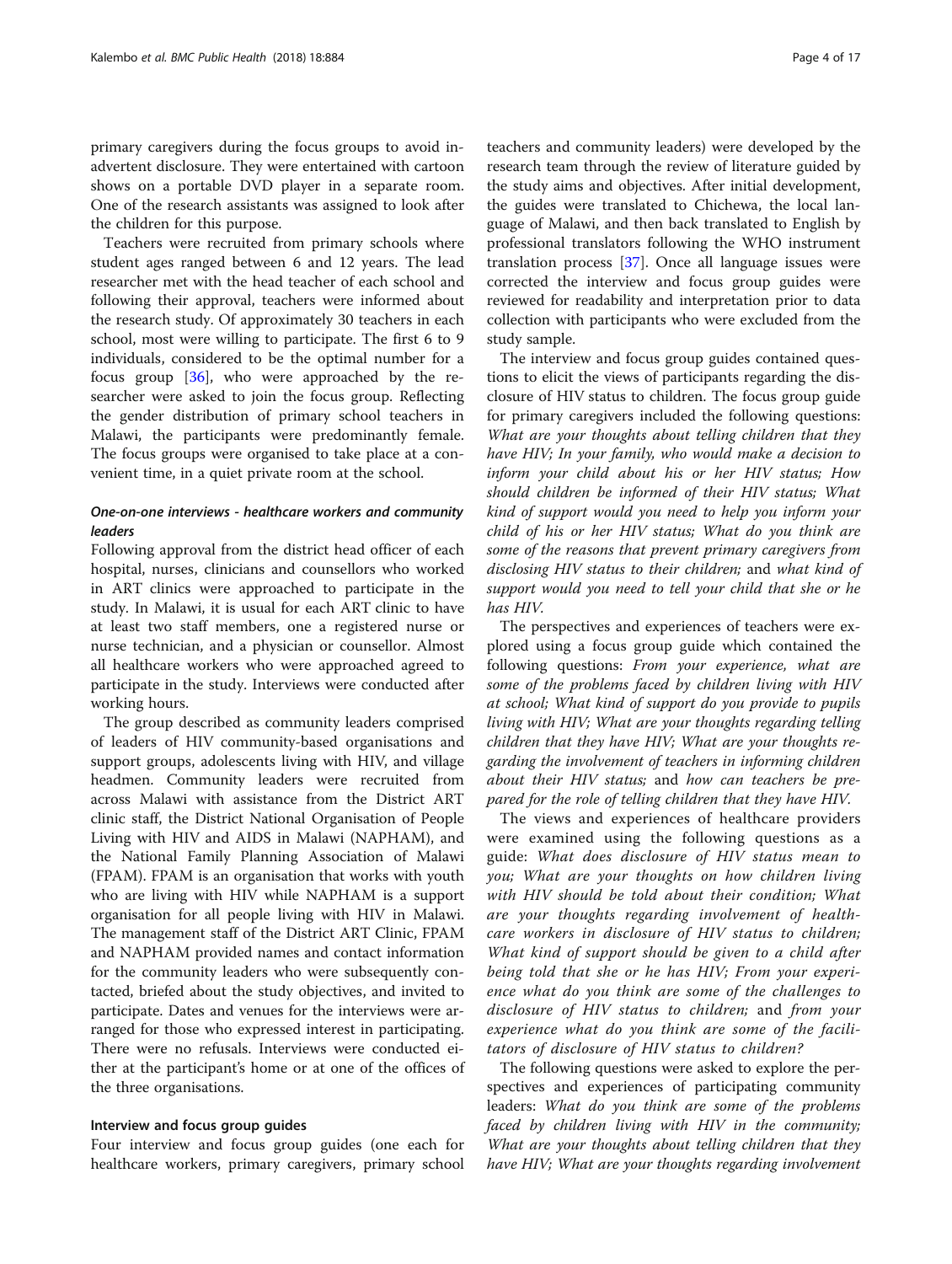of community leaders in telling children that they have HIV; and How can community leaders promote disclosure of HIV status to children. Apart from the above questions, adolescents living with HIV were also asked the following questions: How did you know about your HIV status; How did you react when you were first told that you had HIV; What kind of support did you receive to cope with your HIV status after being told about your HIV status; and how should HIV status to children be conducted.

### Data analysis

The focus group and interview transcripts were analysed using the six steps of thematic analysis described by Braun and Clarke [[38](#page-15-0)]: a) familiarisation with the data, b) coding, c) searching for themes, d) reviewing themes, e) defining and naming themes, and f) writing-up.

Audio recordings of the interviews were transcribed by the lead researcher and three research assistants. The lead researcher was involved in the transcription as a way to familiarise himself with the data. Since the recordings were in Chichewa, the Malawian local language, data from the recordings were first transcribed into Chichewa prior to translation into English. Before translation of the Chichewa data, the lead researcher who is fluent in the language verified the transcription by re-reading the transcribed data while listening to the recorded data. Throughout data collection, the lead researcher recorded reflexive notes to bracket out any preconceived ideas and examine the data in its authentic form. Field notes were also recorded during the interview and focus groups. These notes contained objective descriptions about the context that were not captured in the transcripts. Both reflexive and field notes were referred to throughout the analysis process. Participants were de-identified and pseudonyms chosen by the research team.

Through the process of reading and re-reading the transcripts, the lead researcher identified and developed a list of codes which were organised using a table. An independent researcher with experience in qualitative research, but who had no knowledge of the research, was asked to review the transcripts and the identified codes to confirm if the codes were arising from the transcripts and to verify that all important codes were captured. To follow, the identified codes were examined and re-examined by the research team during regular meetings with the lead researcher. Some codes were added while others were removed depending on the interpretations of the collective team.

The codes were then examined for commonalities and grouped accordingly. A table was used to organise and represent the codes into groups. During this process of interpretation, some of the grouped codes were combined, some were changed, and others were discarded. These groups were examined and re-examined by the lead researcher and the independent researcher who initially reviewed the codes and emerging themes were identified. These emergent themes were discussed with the collective research team during regular meetings. Some were found to be principal and overarching emergent themes that were integrally linked to others, while other themes were found to represent prominent aspects within a bigger emergent theme. These emergent themes were named and identified as main themes or subthemes, and a conceptual model was constructed.

The named themes and sub-themes from the data were found to resemble the reciprocal interaction between the child, family, and community, and the physical contexts of the child's environment as represented in Bronfenbrenner and Ceci's bioecological model [\[39](#page-15-0)]. For this reason and given that one of the major limitations of thematic analysis is the inability to describe data in detail if a theoretical framework is not used [[38\]](#page-15-0), this bio-ecological model of early child development was used to inform the construction of the final emergent conceptual model.

A detailed account of the findings from the analysis was then written up in a report that was guided by the emergent conceptual model and supported by related quotations and detailed description of the data.

### Results

In all, 12 focus group discussions and 19 interviews were conducted involving a total of 106 participants. The demographic characteristics of the study participants are presented in Table [2.](#page-5-0) Of the 106, 42 were primary caregivers, seven healthcare workers, 45 teachers, seven community leaders, and five were adolescents living with HIV who were also support group leaders. The mean ages of primary caregivers, healthcare workers, teachers, community leaders and adolescents living with HIV were 44, 41, 37, 46 and 15 years respectively. In terms of gender, females were the majority across all groups of participants except the community leaders where males predominated.

Initially, data for the four groups of participants (primary caregivers, healthcare workers teachers and community leaders) were analysed separately. The themes that emerged from transcripts across all four groups were found to be very similar. Therefore, data were combined for further analysis while extracts identified group membership. Three themes were identified from the analysis. These themes were named: 'talking about HIV', 'shared responsibility', and 'open communication'. Together, these three themes characterised a conceptual model that was named 'working together' (see Fig. [1\)](#page-6-0).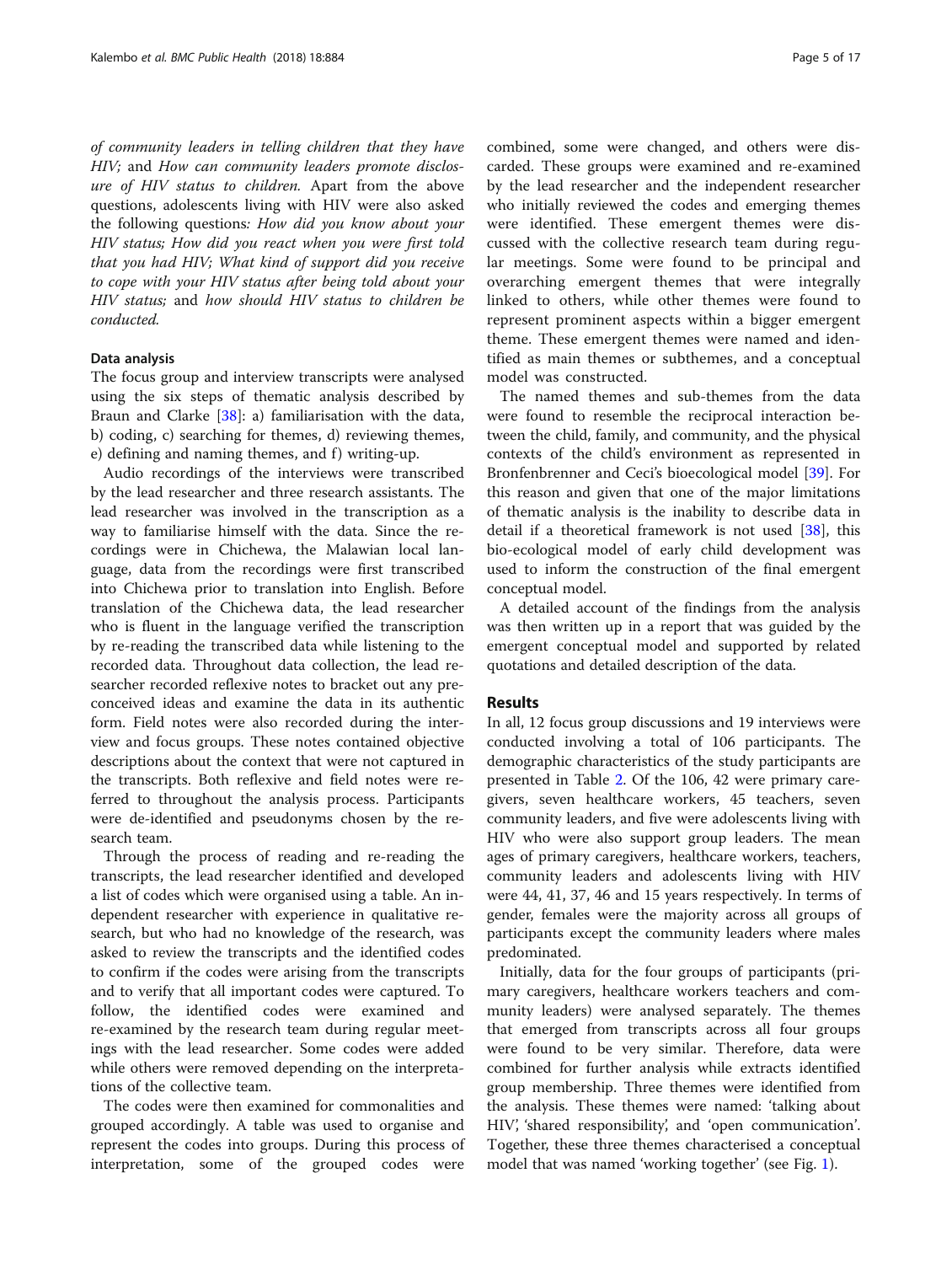<span id="page-5-0"></span>**Table 2** Demographic characteristics of study participants ( $N =$ 106)

| Characteristic                       | n (%)            |
|--------------------------------------|------------------|
| Primary caregivers                   | $n = 42$         |
| Primary caregiver's Age              |                  |
| Age range in years (Mean)            | $18-69$ (M = 44) |
| Age of the primary caregiver's child |                  |
| Age range in years (Mean)            | $6-12$ (M = 10)  |
| Sex                                  |                  |
| Male                                 | 8 (19)           |
| Female                               | 34 (81)          |
| Relationship to the child            |                  |
| Biological mother                    | 24 (57)          |
| Biological father                    | 7(17)            |
| Grandparent                          | 8(19)            |
| Others                               | 3(7)             |
| Education level                      |                  |
| No education                         | 12 (29)          |
| Primary                              | 21 (50)          |
| Secondary                            | 5(12)            |
| College/ university                  | 4(9)             |
| Occupational status                  |                  |
| No employment                        | 8 (19)           |
| Farming                              | 19 (45)          |
| Self-employment                      | 9(22)            |
| Employment                           | 6(14)            |
| Healthcare workers                   | $n = 7$          |
| Age                                  |                  |
| Age range in years (Mean)            | $32 - 52(41)$    |
| Male                                 | 2 (29)           |
| Female                               | 5(71)            |
| Professional group                   |                  |
| Registered nurse                     | 2(29)            |
| Nurse technician                     | 3(43)            |
| Counsellors                          | 1 (14)           |
| Clinician                            | 1 (14)           |
| Working experience in ART clinic     |                  |
| Range in years (Mean)                | $1 - 7$ (M = 3)  |
| Characteristic                       | n (%)            |
| Teachers                             | $n = 45$         |
| Age                                  |                  |
| Age range in years (Mean)            | $31-48$ (M = 37) |
| Sex                                  |                  |
| Male                                 | 12 (27)          |
| Female                               | 33(73)           |
| Level of grade teaching              |                  |
| Grade 1-3                            | 16 (36)          |
| Grade 4-6                            | 19 (42)          |
| Grade 7-8                            | 10 (22)          |
| Teaching experience                  |                  |

**Table 2** Demographic characteristics of study participants ( $N =$ 106) (Continued)

| Characteristic                | n (%)              |
|-------------------------------|--------------------|
| Range in years (Mean)         | $3-16$ (M = 7)     |
| Community leaders             | $n = 7$            |
| Age                           |                    |
| Age range in years (Mean)     | $41 - 53$ (M = 46) |
| Sex                           |                    |
| Male                          | 5(71)              |
| Female                        | 2(29)              |
| Type of community leader      |                    |
| Community based organisation  | 5(71)              |
| <b>Traditional leaders</b>    | 2(29)              |
| Adolescents living with HIV   | $n = 5$            |
| Age                           |                    |
| Age range in years (Mean)     | $13-18$ (M = 15)   |
| Sex                           |                    |
| Male                          | 1(20)              |
| Female                        | 4(80)              |
| Education level               |                    |
| No education                  | 1(20)              |
| Primary                       | 2(40)              |
| Secondary                     | 2(40)              |
| Duration since HIV disclosure |                    |
| Range in years (Mean)         | $1-3$ (M = 2)      |

### "Working together" conceptual model

A conceptual model was constructed based on the data emerging from the thematic analysis of transcripts where participants emphasised the need for all group of participants to work together in order to promote the practice of effective HIV status disclosure to children. There was a great deal of discussion related to working together among the study participants. Primary caregivers, healthcare workers, teachers, and community leaders all felt that the disclosure of HIV status to children was not well coordinated because each of the stakeholders was working in isolation rather than working as a team. All participants expressed the need to work together when talking about HIV and disclosure. This was found to include sharing the responsibility to ensure that the process of HIV disclosure was conducted in a coordinated way and ensuring that there was open communication as they carried out their respective tasks (see Fig. [1](#page-6-0)). These three themes are described in greater detail below. Pseudonyms chosen by the research team are used to present direct quotes from participants.

#### Theme one: Talking about HIV

Several primary caregivers and teachers said that they welcomed the opportunity to meet together to talk about HIV and disclosure to children. Aida, the mother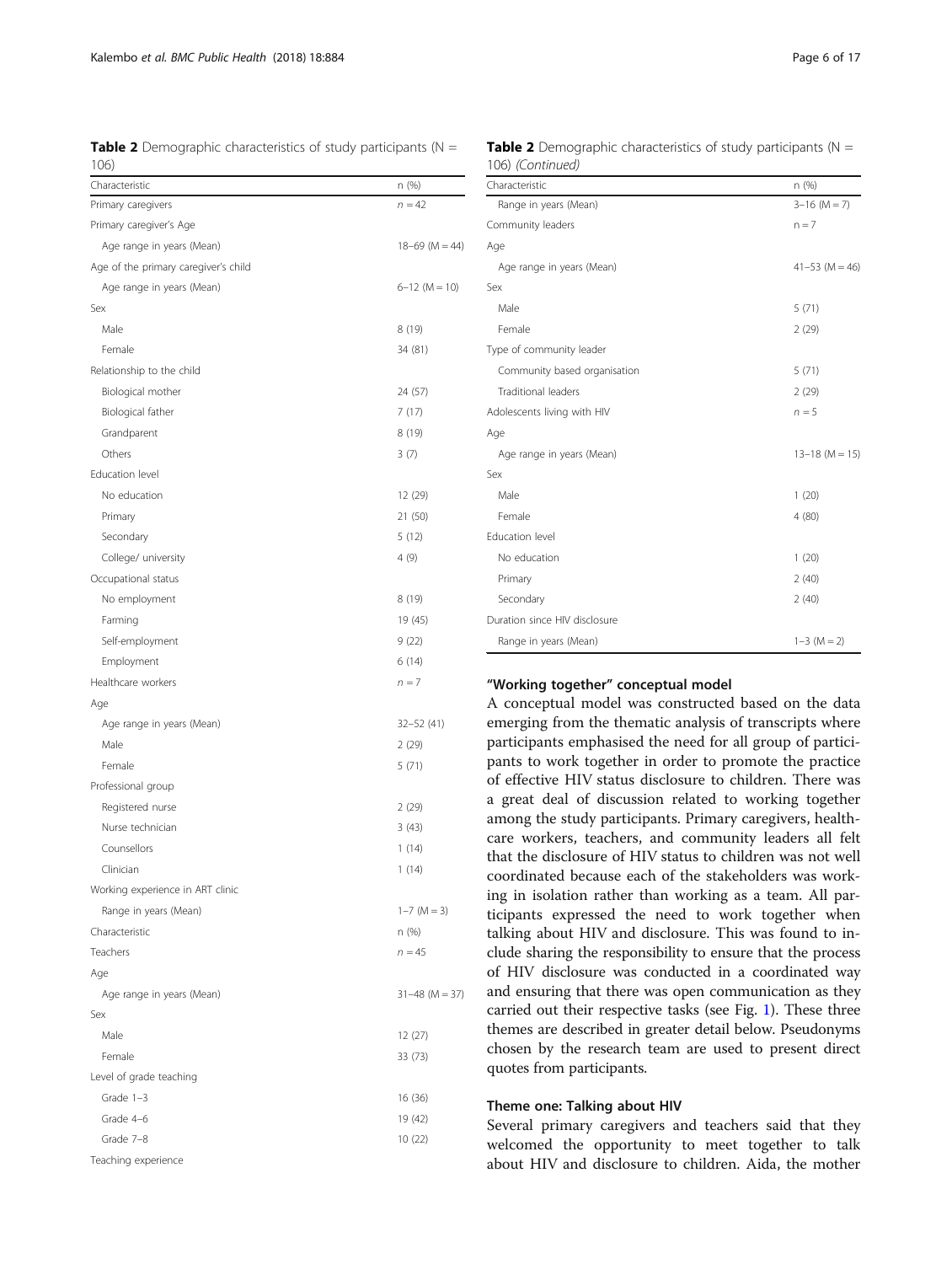<span id="page-6-0"></span>

of one child, said that: "This forum has benefited me a lot and I will start getting free with him and start disclosing slowly." Patuma, another mother said that: "Today, I had the opportunity to learn about what to tell her based on what my friends are saying here. I think I have found an answer." One of the teachers, Yosefe, made the following comment:

"I am ... happy that ... you have involved us at the grassroots [level] because ... most of you like to just involve healthcare workers and leave us out in programmes affecting children, and you find that such programmes are not effective because you missed important issues that could have been included if you had involved us."

Participants reported several reasons why HIV disclosure was not often discussed. These reasons and participants' suggestions for breaking down barriers are presented in the following subthemes.

### Reasons for not disclosing HIV

While most participants recognised the importance of HIV disclosure to the child, they reported that disclosure

was rarely practised because of the fear of stigma and discrimination, cultural sensitivity to sexual topics, the complexity of the disclosure process, and primary caregiver's feelings of guilt about transmitting the virus to the child.

Stigma and discrimination Stigma and discrimination against people living with HIV were reported by most of the participants as the main reason for non-disclosure. Sainabu, a mother of a seven year old child said that "We are afraid to tell a young child of seven years about his HIV status because he may end up telling his friends about his condition who may then discriminate against him." Joyce, a mother of a ten year old, explained how her child was about to drop out of school because of stigma. One nurse reported that, in her experience, stigma and discrimination against people who were known to be HIV positive were still common in some communities. Mrs. Banda, a teacher, reported how children suspected of having HIV were stigmatised at school "When we are teaching, you find that some of the children start mentioning names of the pupils they suspect to have HIV, they are like…madam, this one has HIV." In addition, Yohane, an adolescent living with HIV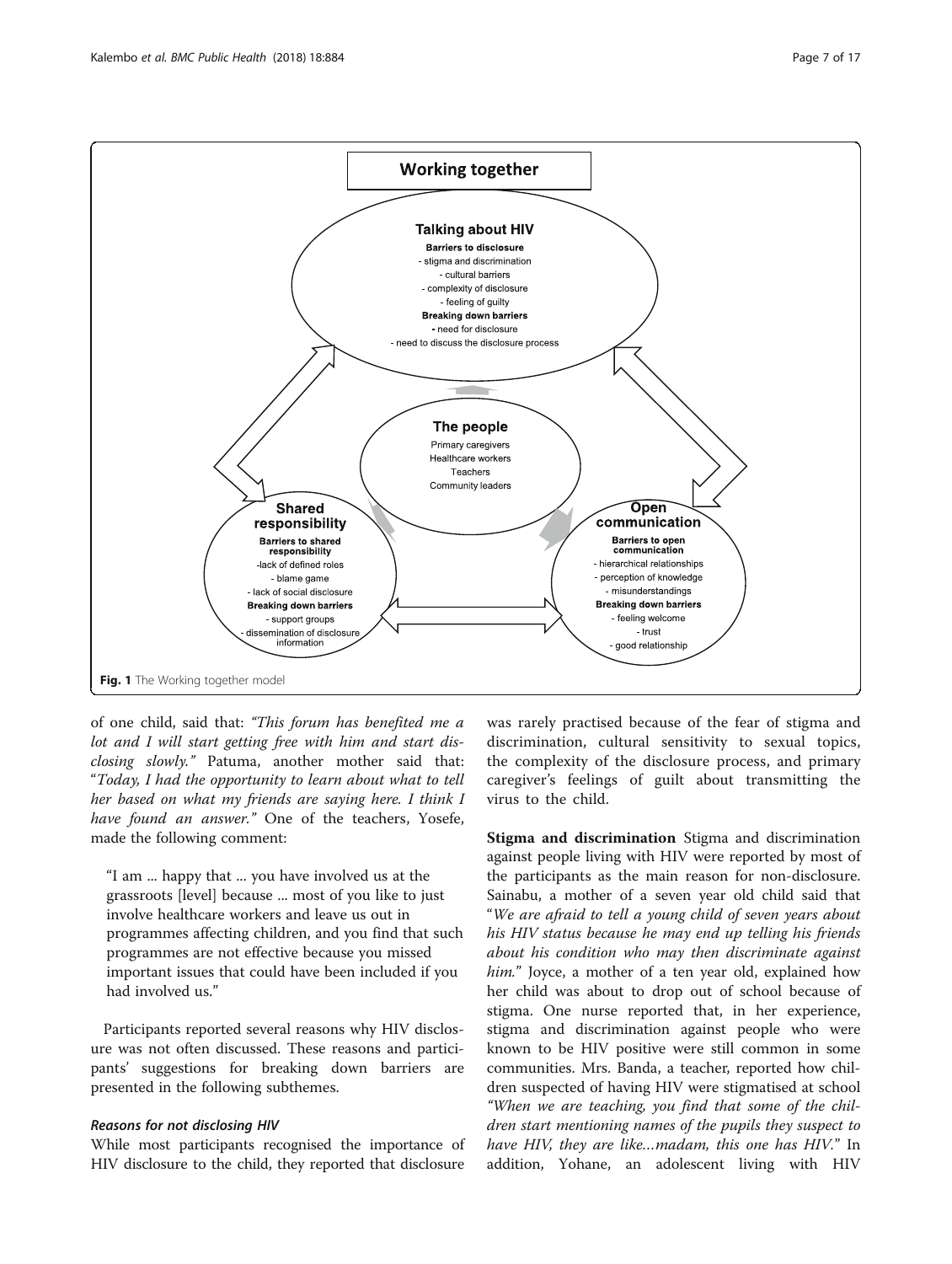explained how the experience of stigma and discrimination in her community affected her:

"The problem is that when we are going to the hospital to collect medication, people near our home call us names like …. look at HIV positive children, they are going to the hospital to receive ARVs…. We are always sad with this."

Another adolescent, Sainabu, reported that he had not told anyone about his HIV status because of fear of stigma and discrimination. "I have not told anybody about my HIV condition because I am afraid that they can start discriminating against me".

Cultural sensitivity to sexual topics Many participants thought that cultural practices that discouraged parents from discussing HIV sexual related topics were barriers to HIV status disclosure to children. One community based leader reported that "it is difficult for parents to disclose HIV to a child because of culture…when parents are telling a child about HIV, a child can be surprised and say what are my parents trying to tell me?" Many healthcare workers also reported that some parents felt uncomfortable discussing the issue of HIV with their young child because it was related to sex. "Some parents find it difficult to discuss reproductive health issues with their children despite being important for children with this condition." Tamala, a mother of a 12 year old child, reported that the mode of HIV transmission made it hard for a primary caregiver to discuss the disease with the child "This is a difficult issue to discuss with the child because of the way the child got the infection."

Complexity of disclosure Many healthcare workers, teachers and community leaders acknowledged that explaining HIV to the child was a difficult task which required confidence, and skills to initiate trust. Lesinati, a teacher, felt that disclosure was a difficult task because of the poor outcomes of HIV infection. "If you have been diagnosed with HIV, it marks the end of your life, so you have to take care of how you inform the child about his condition. It requires you to go along very well with the child, it is, of course, a long process." One of the nurses said that some primary caregivers do not know how to disclose to the child. "it is a difficult issue … they have problems to inform their child about her/his HIV status."

Guilt and fear of family disharmony Most healthcare workers and teachers thought that many of the children who had HIV acquired the infection from their mother and that many primary caregivers felt guilty and did not want to disclose to their child for fear of bringing disharmony to their homes. Patuma, a mother of a 10 year old boy said that:

"Sometimes when you tell your child about his/her HIV status, for instance, a 12-year-old girl, she may ask you….I have never slept with a man how did I get this disease?.…. so this causes conflicts."

One of the adolescents, Shaibu, made the following comment:

"It is a different case if you got the infection because you were involved in promiscuous behaviour, you can blame yourself, but getting it from parents as I did is difficult to understand. I had no chance to confront my parents about this because I lost them when I was young".

#### Breaking down barriers

Most of the participants felt that it was important to break down the barriers to talking about HIV disclosure. They acknowledged the need to disclose HIV status to a child and to discuss the disclosure process.

The need for disclosure Many participants reported that it was necessary to inform children of their HIV status because doing so would help to protect children from reinfection, promote autonomy in care and treatment as well as help children to live a healthy life. The majority of participants felt that disclosure would help children to understand about the disease and treatment. Mr. Sauli, the father of an eight old child, said that "It is important to explain to the child while he is still young so that he can grow up knowing his disease and the medications that he is taking." One of the counsellors reported that "when a child is aware of his HIV status, he adheres to ARVs prescription… because he knows the benefits of the medication." Mrs. Khoma, a teacher, said that disclosure can protect the child and others from HIV infection. "If we tell the child while young, he cannot spread the infection to others and he can also know how to protect others from the infection." On the other hand, the majority of the adolescents interviewed thought that children should be told about their HIV status starting from the age of six years so that they can grow up knowing their HIV status. "The child should be told about his or her condition from the age of six years going up yeah…. because by then they can talk and even understand issues." (Basamu, adolescent living with HIV).

Need to discuss the disclosure process Participants had different views regarding the best age and person to disclose as well as how the disclosure process should be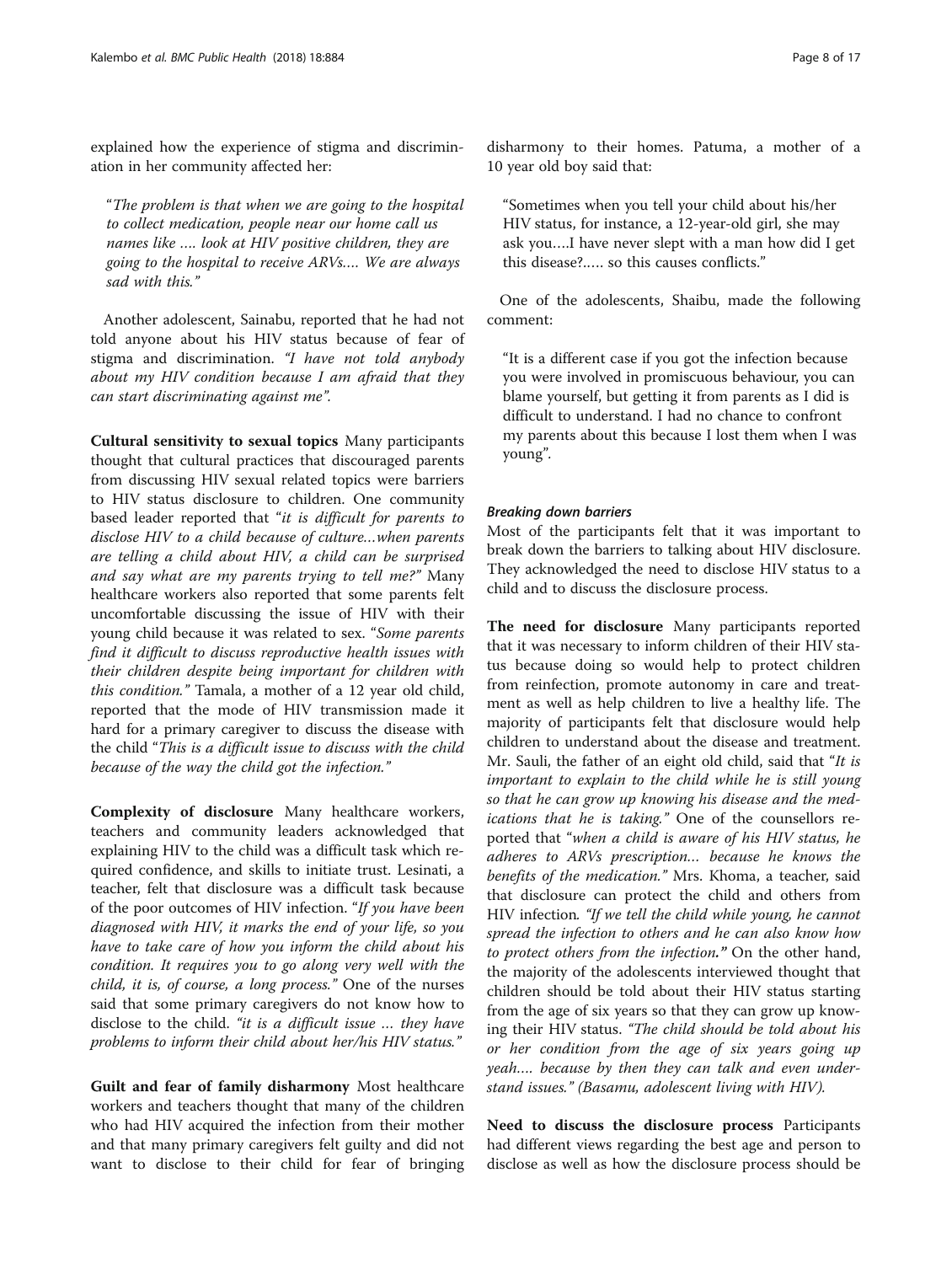conducted. The majority of participants identified primary caregivers as the principle people to disclose HIV to the child with support from healthcare workers and others. One of the nurses said that "The guardian or parent of the child should be the one to disclose to the child because she is the one who stays with the child, they are close but also they trust each other." Primary caregivers went further to suggest the person in the family closest to the child should disclose. Some participants thought that primary caregivers and healthcare workers should disclose to the child together. Chifundo, a mother of a 6 year old child said that "The best way would be for a parent and healthcare worker to come together and inform the child about his/her HIV status. In this way, the child can easily understand his/her condition." On the other hand, some thought that any trustworthy or responsible person could disclose to the child. Mr. Jere, a primary school teacher, suggested that "Sometimes as a parent, you can be uncomfortable to explain this to a child, and you can ask people that you trust to do that for you." In addition, there were some participants who were of the opinion that community leaders, primary caregivers, teachers and healthcare workers should all take part in the disclosure process. Janet, a nurse, commented that "Anyone who is responsible and who has knowledge can disclose to the child be it parents, community leaders or teachers."

### Theme two: Open communication

The majority of the participants expressed concern about a lack of openness among the stakeholders to discuss the child's HIV status and issues regarding disclosure of HIV status. They characterised their communication as closed as opposed to open. Differences of opinions were identified among the participants during discussion about how HIV disclosure to a child should be conducted. Most healthcare workers, teachers and community leaders reported that primary caregivers were not open to discussing issues related to disclosure. This was reinforced by Madalitso, a teacher: "Most parents are not comfortable to discuss this issue with us." More than half of the healthcare workers reported that many primary caregivers were opposed to disclosure of HIV to a child and that they were not open to give reasons for their decision. All adolescents reported that their primary caregivers knew they were living with HIV but were not open to disclose this to them. This was illustrated by one adolescent, Yohane,who stated: "I was told about my HIV status when I was 12 years old. My parents did not want to tell me about my HIV status despite asking them to tell me the reason for my frequent hospital visits…... one day, I went to the hospital alone and asked the doctor about my condition. The doctor did not hide anything from me; he told me that I had HIV."

On the other hand, some primary caregivers reported that healthcare workers did not provide time to discuss issues regarding HIV disclosure to their children. Instead, they were just told to administer medications to the child. Chifundo commented that "The healthcare workers just tell us about how the child should be taking the medication but do not have time to discuss with us how we are supposed to tell the children about their HIV status." A number of primary caregivers reported that they wished they had discussions on safe HIV disclosure with healthcare workers.

### Barriers to open communication

While many participants expressed their wishes to have more open communications with the other groups of participants, they pointed out that the hierarchical relationships between them and a perceived lack of knowledge and understanding about HIV among the primary caregivers were major constraints.

Hierarchical relationships Although no participant spoke directly about hierarchical relationships, this tension was clearly identified from their comments. Most healthcare workers, teachers, and community leaders expressed a sense of superiority that their knowledge about HIV and health surpassed that of primary caregivers who mostly lacked health education and knowledge especially in relation to HIV. Mr. Salijeni, a grade four teacher, said that "Teachers have more HIV knowledge than parents. If they can be involved in the disclosure process, they can assist the child to understand about his/her condition." Indeed, some healthcare workers were of the view that primary caregivers should follow what they were told to do. Ephraim, a counsellor, reported that "Parents lack necessary knowledge and skills to disclose, as such, they are supposed to closely follow what we tell them regarding disclosure so that they can assist the child to understand his/her condition." Another healthcare worker reported that they instruct primary caregivers to initiate the disclosure process first before they are fully involved in the process. Janet, a nurse, commented that "When we find that the child is not yet told about his HIV status, we tell the parents to disclose and then hand over the child to us for counselling and teaching about HIV medication." Reinforcing this hierarchical relationship, most primary caregivers indicated that they complied with the instructions of healthcare workers, acknowledging the latter's expertise. Sayinatu said that "For us to give proper support to a child with HIV, we need to follow what the doctors say."

Perceptions of knowledge There was general agreement among all participants that healthcare workers were most knowledgeable about HIV, followed by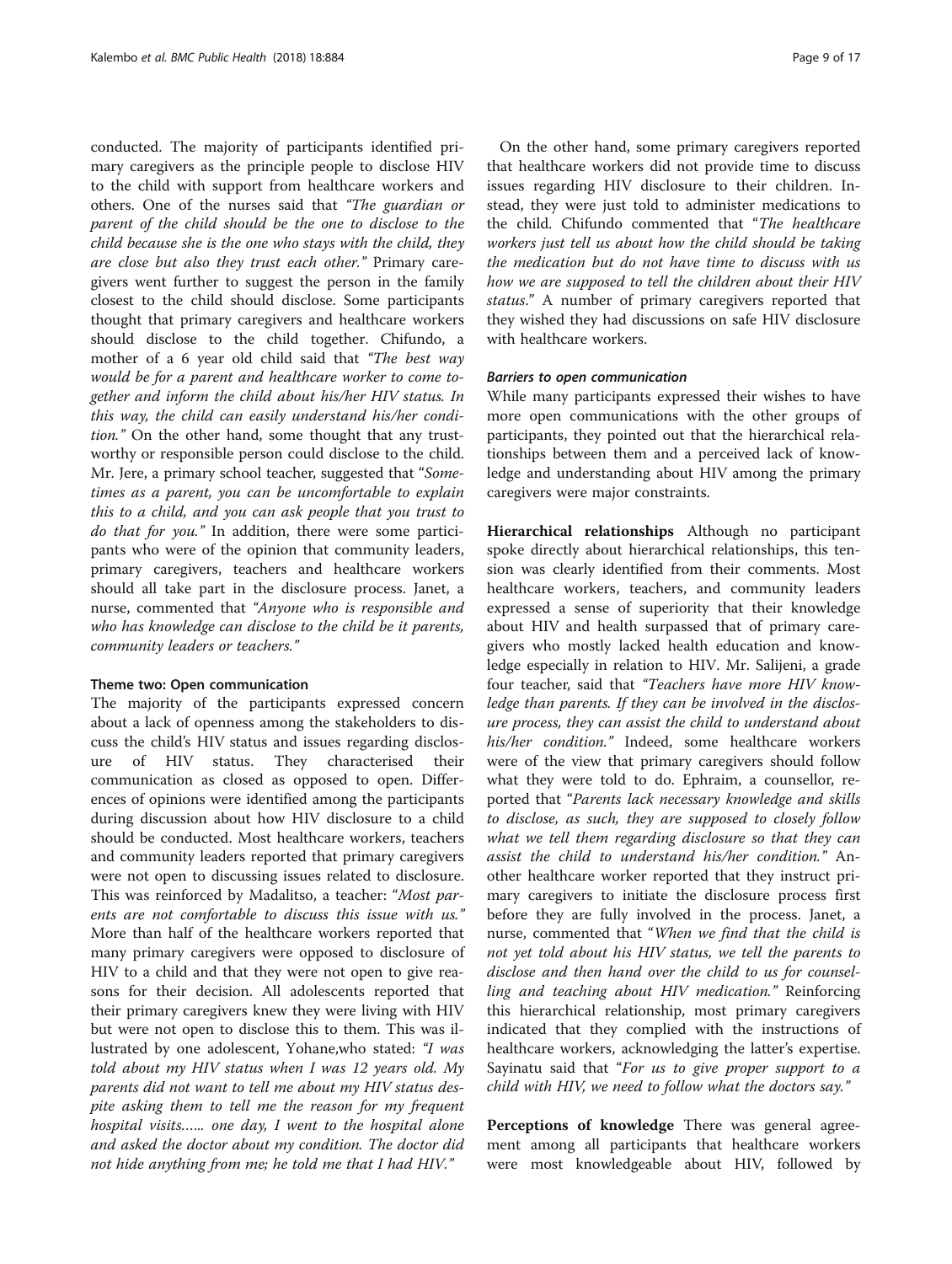teachers, community leaders, and then primary caregivers. As such, there was a view that primary caregivers were supposed to listen and do what they were told by healthcare workers, teachers, and others. Thumbiko, a teacher reported that "Parents do not know the approach that they can use to tell the child that he is HIV positive and that is why healthcare workers should teach them how to disclose." This was also supported by a nurse: "Some parents are illiterate … they lack expertise on how best to disclose to a child."

Misunderstandings A hierarchical approach as also evident in the reports by participants that there were often misunderstandings among them regarding disclosure of HIV status to the child. Healthcare workers reported that it was difficult to comprehend that despite repeating the need to disclose to the child, parents were reluctant to do so. "We keep on reminding them to disclose to the child, but they do not see the need for the child to know, so we give them time to decide when they are ready to disclose." On the other hand, many primary caregivers reported that healthcare workers did not seem to understand why they had problems disclosing to their child. Meliya, the mother of a 12 year old child explained: "Healthcare workers always ask us why we have not disclosed, but they do not understand what it is like to have a child with HIV and to have your neighbours talk about you." Then again, many teachers stated that they did not understand why primary caregivers were not open to discuss the child's HIV status with their teacher despite being told by their healthcare workers to do so.

#### Breaking down barriers

Throughout the interviews and focus group discussions, many participants expressed their wish for open communication among all those involved, thereby creating an environment where everyone would feel welcome, and trust could be built, and relationships improved. Siyambota, a community leader, summed up the need for open communication among the people involved in the care of a child: "I think that if healthcare workers and all the stakeholders can meet and discuss how best this issue can be tackled, then I am sure we can have a good plan on how to assist children in knowing their HIV status."

Feeling welcome Many healthcare workers reported that some primary caregivers and their children were avoiding hospitals near their home where they might be known and going to distant hospitals where they were less likely to be judged and felt welcome to receive medication. A few primary caregivers reported that they knew of friends whose children had HIV who were not taking their child to the hospital because they believed they would not be welcomed there. "Some parents avoid public hospitals because they are not sure how they will be treated, but we still encourage them to go to the hospital to get help."

Trust Trust was proposed by some participants as an essential component of a relationship that would ensure open communication among the members. Some healthcare workers thought that primary caregivers did not trust them to support their children. Janet, a nurse, commented: "Some primary caregivers are not comfortable to let healthcare workers disclose HIV status to their children because they do not know how the disclosure process would be conducted". One teacher, Sikawa, stated that all stakeholders needed to trust each other if they were to provide an effective HIV disclosure "For the whole process of HIV disclosure to be possible, then parents, healthcare workers, teachers and leaders need to trust each other." Chiona, one of the traditional leaders, also alluded to this by saying: "Parents need to trust us chiefs by informing us of the problems their children are facing in the community. Otherwise, it is difficult for us to know."

Good relationships All the participants expressed the importance of a good relationship if they were to freely discuss issues related to the child's HIV status. Some primary caregivers reported that it was important to have a good relationship with teachers and healthcare workers so that they can help to take care of their children. Jasimini said that "We need to get along very well with teachers and healthcare workers because they help in caring for our children." A number of healthcare workers said that a good relationship with primary caregivers could facilitate disclosure of HIV to the child. A counsellor, Mr. Nyirenda, commented that "Effective disclosure depends on the relationship between the healthcare worker and the primary caregiver if there is a good relationship between these two, discussion on HIV disclosure is not difficult." Some primary caregivers reported that they had an open discussion with their child's teacher regarding ways the teacher could assist their child and this was helpful. Eluby, the mother of a 12 year old child explained that:

"When my child started getting HIV medication, some of her friends were bullying her at school; I had a friend who was teaching at the same school, who was also HIV positive. I discussed this with her, and she helped my child by talking to the other children to stop their bullying behaviour."

### Theme three: Shared responsibility

Participants recognised that children who are living with HIV needed care and services provided by many groups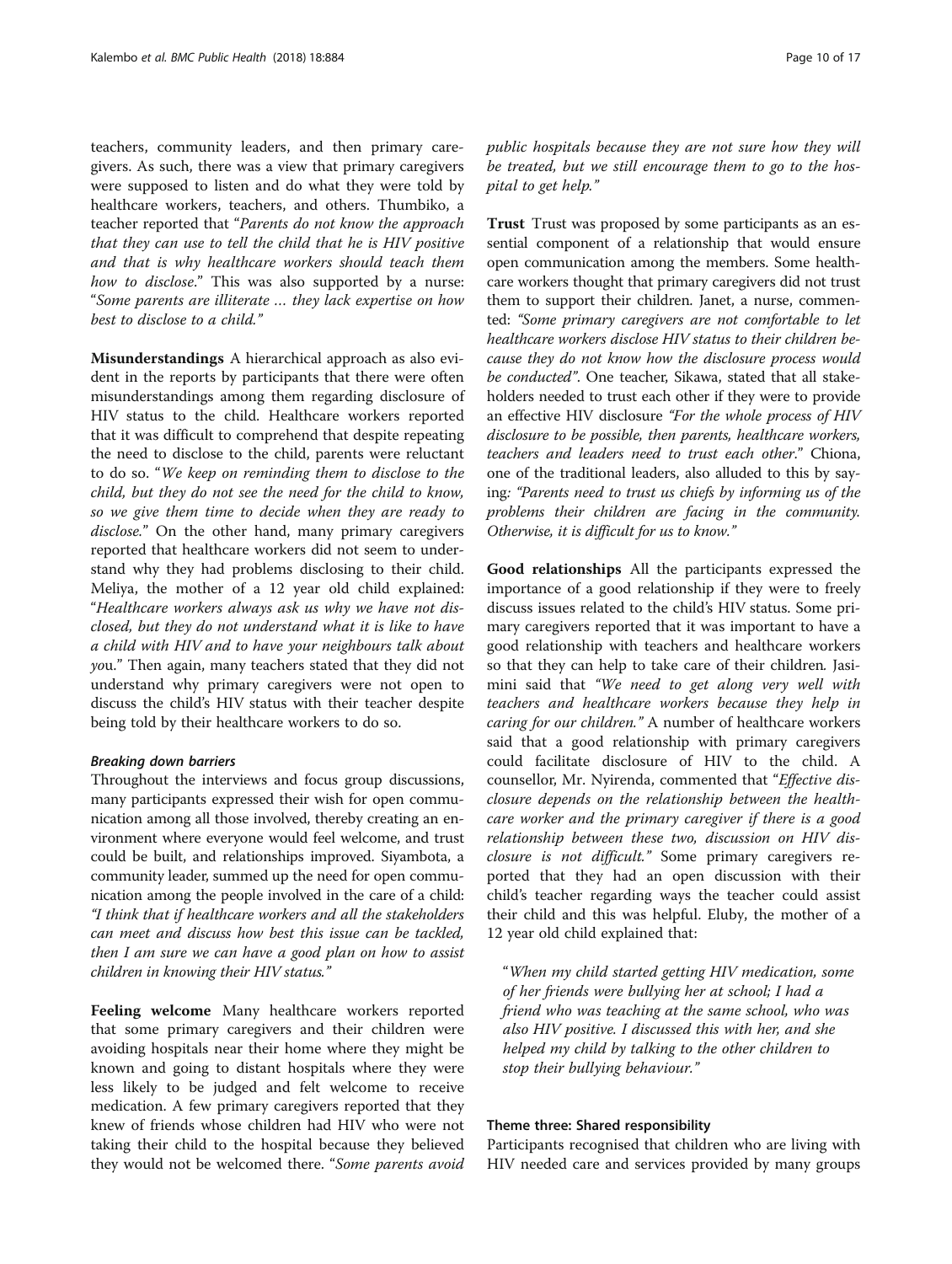of people, including their parents, healthcare workers, teachers, traditional leaders, non-government organisation officers, and government officials. The participants felt that through shared responsibility, children living with HIV can be assisted to achieve good health and developmental outcomes. While most participants expressed the wish that there was shared responsibility, they thought that each group was working in isolation and there was little attempt to share responsibility for care.

### Barriers to sharing responsibility

Defined roles Most participants expressed the belief that each stakeholder had a specific role to play in the care of a child. They were of the view that primary caregivers had the main responsibility of caring for the child. Esime explained that "I as a parent, have that main responsibility of providing care that a child needs every day because I am the one who has raised him." This was supported by one of the nurses, Janet, who commented that "the parent has the main responsibility of providing care to a child including giving the child HIV medications." The majority of participants were also of the view that healthcare workers had the responsibility of assisting and providing support to primary caregivers to effectively care for their child. With regard to teachers, many participants felt that teachers had a responsibility to protect the child from stigma at school, support the child to attend hospital appointments, and provide additional teaching support. Mr. Mbewe, a teacher, commented: "We also guide these children and discourage other children who have no HIV from stigmatising or discriminating against these children." Some participants thought that community leaders had the responsibility of providing education for people in the community about disclosure and encouraging parents to send their children to support groups. This was illustrated by Adna, a support group leader:

"As a support group we can ensure that once children are disclosed to, they are not stigmatized or discriminated against by organising campaigns in the villages…..we can invite people living with HIV and those without to educate them on negative effects of stigma and discrimination. This can change people's attitudes and behaviour towards children living with HIV."

Blame game The lack of shared responsibility identified tensions in the data revealing a 'blame game' shared among healthcare workers, teachers, primary caregivers and community leaders. Each group blamed another group for failing to take responsibility for caring for children living with HIV. Martha, a nurse commented that primary caregivers do not disclose to their child after being given an explanation as to why they should do so: "Many children are not aware of the reason they are taking ART medications, we do explain to parents that they should disclose the condition to the child, but most of them say they have not yet done that." Many primary caregivers felt that healthcare workers were not helping them to effectively disclose to the child. This was supported by one of the teachers, Mr. Sande, who said, "The healthcare workers should also take the responsibility of disclosing the condition to the child, they should not just tell parents that this is a secret." Teachers and community leaders reported that although they wanted to take part in the disclosure process, their hands were tied because it was difficult for them to identify children who were HIV positive in order to take part in the disclosure process as most often primary caregivers were not telling them about their child's HIV status for fear of discrimination. Wanangwa, a teacher' said that "Parents are not free to give information to the school about their children who have HIV, which makes it difficult for us, teachers, to identify these children and get involved in the disclosure process."

### Breaking down barriers

Most participants pointed out that shared responsibility had many benefits and there was a need to identify factors that can promote shared responsibility among all groups. The majority of primary caregivers felt that shared responsibility would help to ensure continuity of care and appropriate disclosure of HIV status was provided to children. Rhoda, a teacher, went on to say:

"What matters to us most is that we want primary caregivers to be free with us, to tell us if their children are HIV positive, in that way we teachers and parents will work together to assist the children and even at school when other pupils want to call them names, they will be afraid of us because we will put in place measures to protect such children."

Support groups A number of participants suggested that the formation of support groups for children living with HIV was a good way of facilitating shared responsibility. Fabiano, a clinician, said that "We have a Teen Club here at the hospital that helps children with HIV to know more about their health. Children from the age of 12 or 13 can join the club." Semati, the parent of a 14 year old child reported, "It is important that the children should be going to a support group so that they are encouraged and not to be worried that they are the only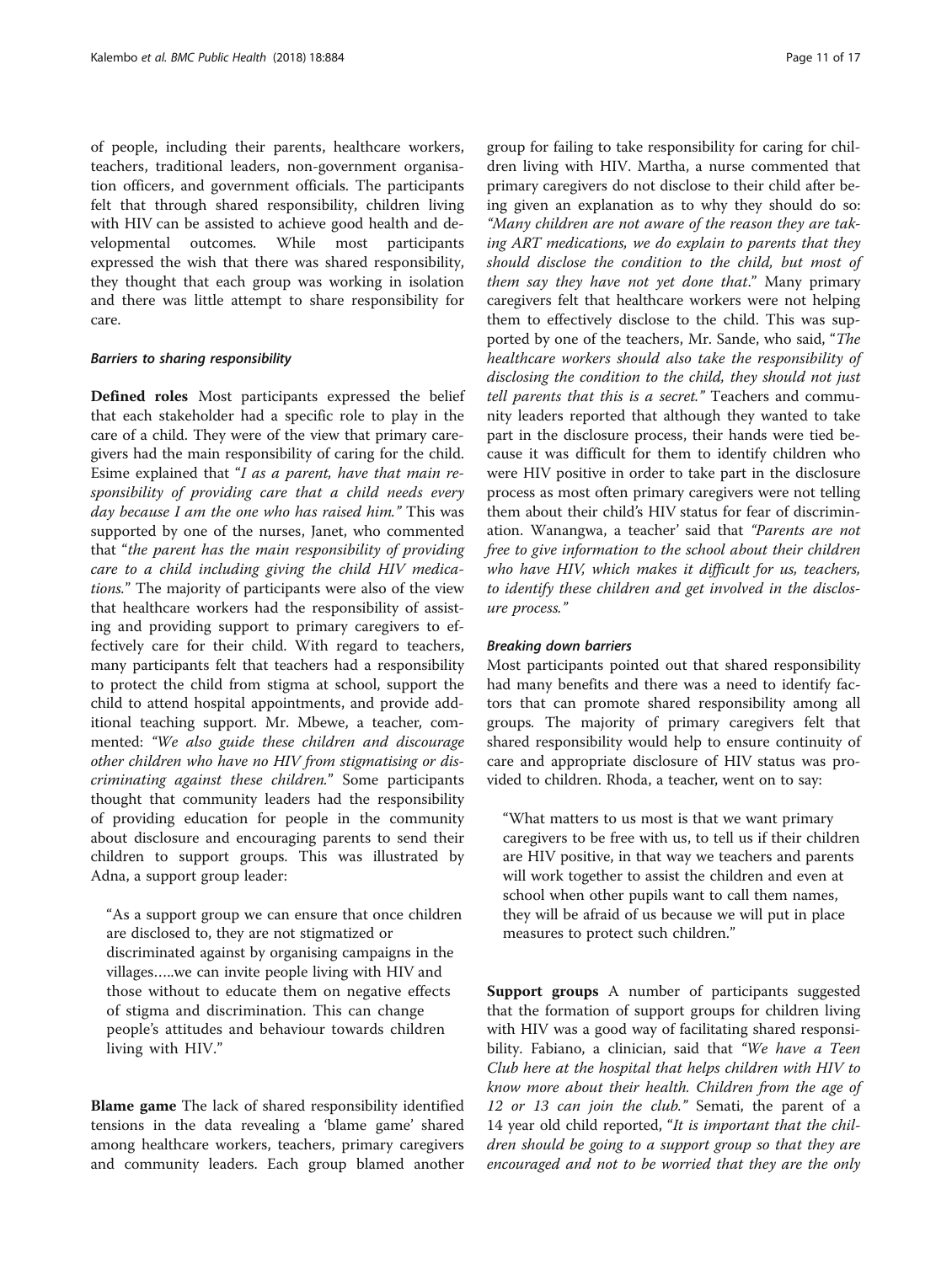ones with HIV." Some community leaders reported that although the support groups were beneficial to children living with HIV, some primary caregivers were not sending their children to these groups. Mercy, a community based leader, commented:

"There is a need for sensitisation because there are many people including children who tested positive for HIV in the villages but have not yet joined the support groups. They do not understand what it means to have HIV in their body. Many of them just stay at home… they do not want to come to the groups and interact with their friends."

Most of the adolescents living with HIV who took part in the study reported that they felt extremely anxious when they were told they had HIV, and that their attendance at a support group had helped them to accept their HIV status and adopt healthy behaviours. Alinafe, a 15 year old adolescent living with HIV shared: "When I joined the support group at FPAM, I met children of my age and my fears disappeared because I thought, why should I be worried when my fellow friends are also living with the same condition…. I realised that having HIV is not the end of one's life."

Disseminating information about disclosure, Many participants expressed the view that there was a need for them to share responsibility for disseminating information about HIV disclosure. Some suggestions for dissemination were: holding campaigns in the communities, using the radio and other media, talking about HIV at church gatherings, and putting up posters in hospital departments. One of the counsellors, Sibakwe, suggested:

"Our tradition demands that we respect the chiefs, so I think the best way is to sensitise the chiefs on this issue, informing them on how stigma and discrimination are negatively impacting on the disclosure of HIV status to children, and asking them for permission to educate people to stop stigma and discrimination against people living with HIV."

Mr. Phiri, the leader of a community based organisation, added that:

"We have a drama group which can be used to sensitise people in the community about the importance of HIV disclosure to children."

### **Discussion**

The study findings show that participants expressed the need to work together through talking about HIV, open

communication and shared responsibility. Participants reported that they wanted to talk together about HIV disclosure. However, the negative consequences of HIV disclosure, cultural barriers, and complexity of the process often prevented them from doing so. Many participants recognised the importance of HIV disclosure as a way of promoting discussion about HIV. It was clear that much of the communication between them was closed because of hierarchical relationships, misunderstandings, and the perception that parents lacked education and knowledge. Participants also recognised the need for shared responsibility in providing care to a child living with HIV. Each group of participants identified specific roles that they should play in the partnership. Nonetheless, participants blamed one another for failure to take responsibility for carrying out their role.

Participants reported that they wanted to talk about HIV disclosure more, but they were hindered by stigma and discrimination, feelings of guilt for transmitting the virus to the child, cultural factors, and the complexity of the disclosure process. HIV disclosure is a sensitive issue to talk about in Malawi because of the stigma and discrimination directed towards people living with HIV [[34](#page-15-0), [35,](#page-15-0) [40\]](#page-15-0). People living with HIV are discriminated against because many people believe that those with HIV: have been involved in socially unacceptable practices, such as sex work; are not moral; are infectious; and are incurable [[40\]](#page-15-0). Furthermore, it has been found that stigma and discrimination have been directed at all members of families that are affected by HIV, including the children [[34,](#page-15-0) [40](#page-15-0)]. Similar findings have also been reported in other sub-Saharan African countries [\[9](#page-14-0), [11,](#page-14-0) [41\]](#page-15-0). In addition, it is difficult for primary caregivers to discuss HIV disclosure with their child because doing so involves talking about sex which is considered culturally inappropriate in Malawi [[34](#page-15-0)].

The lack of confidence about discussing disclosure with their children that was evident among most primary caregivers in this study is another major barrier to HIV disclosure that has been reported in previous studies [[12](#page-14-0), [42](#page-15-0)–[44](#page-15-0)]. These findings highlight the crucial need for healthcare workers to support primary caregivers appropriately through the disclosure process. The WHO recommends that disclosure should be conducted gradually, in line with the child's age and their emotional maturity [[45](#page-15-0)]. However, it is difficult for primary caregivers to implement this recommendation without a great deal of support from healthcare workers [\[3,](#page-14-0) [11,](#page-14-0) [45,](#page-15-0) [46\]](#page-15-0). Authors of a recent systematic review of disclosure of HIV status to children in sub-Saharan Africa reported that primary caregivers needed support from healthcare workers to effectively disclose HIV status to children [[11\]](#page-14-0). Within the context of a trusting relationship, it is essential for primary caregivers to understand why it is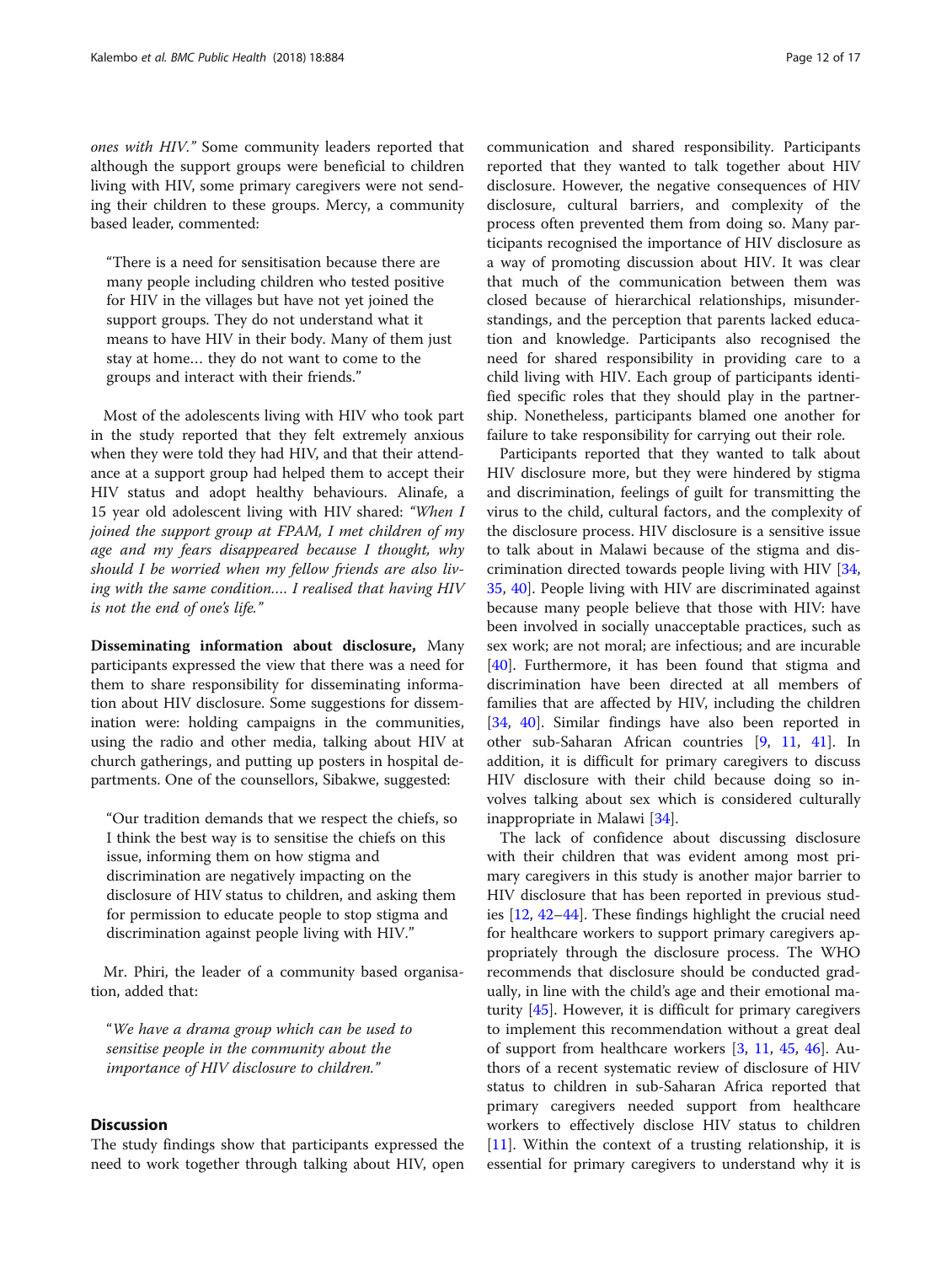important to disclose and to develop the skills necessary to do this in a safe and effective manner.

Another important finding in our study was that relationships of unequal power, misunderstandings, and the perception that primary caregivers have little knowledge about HIV among participants prevented open communication. In Malawi power is exercised through a variety of hierarchies that include bureaucracy, tradition and educational attainment [[47\]](#page-15-0). The power of healthcare workers and teachers is based on their high level of education and their status as professionals. They are respected and regarded as important people in the community [[47](#page-15-0)]. The majority of primary healthcare users are women with low socioeconomic status and lower social status than men. This reinforces the imbalance of power and constrains their engagement with healthcare workers, as well as participation in healthcare programmes [\[47\]](#page-15-0).

In addition to their low social status, women who care for children living with HIV, are often treated rudely by healthcare workers because they have no choice in relation to the clinics they attend and are powerless to complain. There are few private healthcare facilities in the rural areas where most families reside, and the great majority of women would not be able to afford private care in any case. As such, healthcare workers in public facilities are in high demand. They sometimes exercise their authority by providing or withdrawing services or resources from the people they serve [\[47](#page-15-0)]. Inappropriate or rude actions usually go unpunished [[47](#page-15-0)]. The unequal power between healthcare workers and the people they serve is highlighted in a number of studies conducted in Malawi [[48](#page-15-0)–[51](#page-15-0)]. For example, the authors of two studies that assessed women's perception of antenatal care found that health care workers treated women who came for antenatal care as though they were children, they were shouted at and ordered not to complain otherwise they would be sent back home [[48](#page-15-0), [50\]](#page-15-0). In another study, family members who were giving basic care to very sick relatives reported that healthcare workers were disrespectful toward them and that they were often chased away from the wards where their relatives were patients [\[49](#page-15-0)]. In a related study, patients reported that they were sometimes slapped and swore at by healthcare workers [[50](#page-15-0)]. In a final example, in a recent study about healthcare utilisation in Malawi, the authors found that the poor behaviour of healthcare workers was one of the reasons why some people decided to stop using public services altogether  $[51]$ . It is, therefore, no surprise we found that open communication between healthcare workers and primary caregivers was uncommon. This issue is not specific to Malawi, it is prevalent in all sub-Saharan countries [\[52](#page-15-0)–[54\]](#page-15-0) and also not unusual in resource-rich settings [\[55\]](#page-15-0).

While it would be easy to blame healthcare workers for this lack of open communication and occasionally inappropriate behaviour, it is important to acknowledge that the healthcare workers, themselves, are neither, the true cause of, or the ultimate solution to, the problem. The underlying cause is a chronic lack of financial, physical and human capital resources in the healthcare system [[56\]](#page-15-0). The majority of people in Malawi are extremely poor, and they cannot afford private healthcare. The services that are available are free and largely financed by the Government. However, due to the global economic downturn, the Government currently provides even less funding for healthcare services than in the past [[56\]](#page-15-0). For example, in 2014 the Government of Malawi provided US\$11 per person for basic health services instead of the US\$86 that is recommended for Malawi [[57\]](#page-15-0). In addition to a lack of physical resources, such as hospitals and equipment, insufficient funding has resulted in inadequate investment in human resources. For example, the ratio of professional healthcare workers to the population is 0.2 per 10,000 and 3.4 per 10,000 for doctors and nurses respectively [[58](#page-15-0)]. The nurse to population ratio is only a third of what WHO recommends [[58\]](#page-15-0). Inadequate funding has resulted in exceptionally high workloads and very low salaries for healthcare workers in Malawi [[58](#page-15-0), [59](#page-15-0)]. Because of high workloads, healthcare workers have reported feeling exhausted and failing to discharge their duties professionally [[60\]](#page-15-0).

It has been suggested that ensuring there is equal power and trusting relationships between primary caregivers and other groups of participants is an important step in providing a safe environment for HIV disclosure [[61\]](#page-16-0). The building of trust helps to promote engagement between community members and healthcare workers [[61](#page-16-0)–[63](#page-16-0)]. Patients, or members of the public, need to trust healthcare workers before they engage with them in any important health interventions  $[63]$  $[63]$ . It is a necessary step towards building a good relationship that can lead to a free and open discussion [[61\]](#page-16-0). In addition, trust in the healthcare system helps to improve patients' health outcomes and satisfaction with care [\[64](#page-16-0)]. It is, therefore, important for healthcare workers to create a conducive environment where primary caregivers can trust them to discuss their concerns regarding the disclosure of HIV status [[45](#page-15-0)]. This sounds ideal, and yet the reality is that it is very difficult for healthcare workers in Malawi to make the time, and have the composure required to communicate effectively with primary caregivers about HIV disclosure with their children.

Participants in this study reported the importance of shared responsibility among the participants in order to meet the needs of children living with HIV. It was suggested that the four groups of participants make a disclosure plan together and develop strategies to protect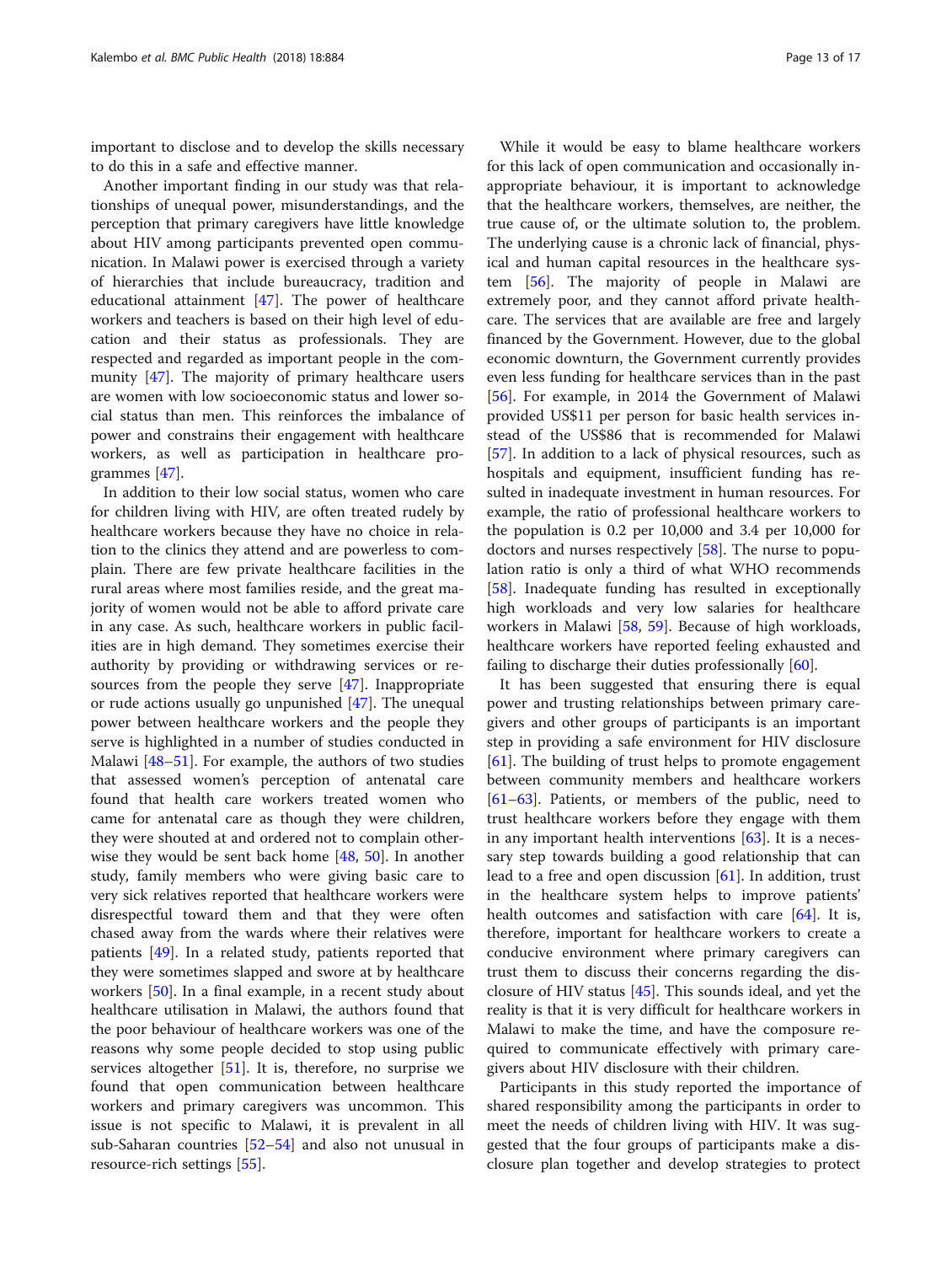the child from the negative consequences of disclosure. For participants to work together, there is a need for them to have a common language and a mutual understanding which can be made possible through more open channels of communication [\[65](#page-16-0), [66](#page-16-0)]. Shared responsibility ensures accountability among stakeholders since each member is aware of the boundaries of his or her responsibility and that of others in the team [\[65](#page-16-0)]. It also ensures the continuity of care since a channel of communication is established to ensure the flow of information regarding the care that the child is receiving and the next plan of care [[65](#page-16-0)].

According to Durch and colleagues [\[66](#page-16-0)], in the context of health promotion, the first step to shared responsibility is for the participants to acknowledge that all the groups of participants share the responsibility to improve the health of a particular population. The second step involves assigning specific tasks to each group of participants. Each group participants could be held accountable for the assigned task. Successful performance could be rewarded, and failures be subjected to review by the participatory groups. The assignment of tasks helps to develop a "round table" approach rather than a top-bottom approach [[66\]](#page-16-0). In addition, shared responsibility should be built on inclusion, trust, respect relationships, and equality among all members [[67](#page-16-0)]. The team members need to put in place a clear guideline on how the partnership will work and identify which channel of communication team members will follow [[65\]](#page-16-0). The members will also need to choose active and effective team leaders to coordinate the activities, as often partnerships with passive leaders do not last long [\[68](#page-16-0)].

In our study, teachers and community leaders reported that they could not adequately support children living with HIV because primary caregivers did not inform them about their HIV status. Similar findings were reported in a study from Zimbabwe, where teachers reported that they were not told about the HIV status of the pupils who were living with HIV, which made it difficult for them to identify them and provide the necessary support [[23](#page-15-0)]. The failure of primary caregivers to inform their child's teacher of their HIV status is not confined to sub-Saharan Africa. The authors of a study recently conducted in the UK reported that the primary caregivers of 89% of children living with HIV did not inform schools about their children's HIV status which made it difficult for teachers to support the children [[69\]](#page-16-0). The most important part of ensuring a workable partnership to support children living with HIV is social disclosure. According to the WHO, social disclosure entails that the primary caregiver identifies and shares the child's HIV status with other people in his/her social network who may assist in the disclosure process and provision of other related issues [\[1](#page-14-0)]. For this to be possible mutual

trust and understanding among the team members is important [\[70](#page-16-0)]. Primary caregivers need assurance that shared information will be kept confidential and that their child will be protected from the negative consequences of disclosure. As they mature emotionally and cognitively, children themselves need to become involved in the process so that they are aware of the kind of support they can receive from each member of the team [[1\]](#page-14-0).

Participants suggested that one way of sharing responsibility was providing care to children through support groups. Adolescents reported that joining a support group was a key strategy that facilitated their acceptance of HIV. Moreover, the support group helped them to develop resilience to stigma and discrimination and adopt a healthy lifestyle. Similar findings are reported in studies from Zimbabwe, Botswana, and Thailand [\[12,](#page-14-0) [28](#page-15-0), [71](#page-16-0), [72\]](#page-16-0). Other benefits of support groups to children as reported by authors of recent studies include helping children to understand their illness [[12\]](#page-14-0); regain their confidence [[28\]](#page-15-0); and receive support related to education, skill building, stigma, healthy living, and love [[72\]](#page-16-0).

To the best of the authors' knowledge, this is the first study to be conducted in Malawi and sub-Saharan Africa to assess the involvement of key stakeholders in the disclosure of HIV status to children. The study aimed to address gaps in knowledge about HIV disclosure to children that had been identified by WHO [\[1](#page-14-0)]. It is anticipated that the study findings will bring the issue to the attention of people throughout the world and make a significant contribution to the practice and the development of policies and materials related to paediatric HIV care not only in Malawi but also in other sub-Saharan African countries.

The study has a number of strengths. Firstly, participants represented all main stakeholder groups involved in the care of a child living with HIV. Second, they came from all regions in Malawi which are diverse in terms of culture and socioeconomic status. Third, data collection involved both interviews and focus group discussions which helped to provide rich data. Fourth, the large numbers of interviews and focus groups meant that data saturation was easily reached. Fifth, data were analysed using a well-accepted systematic approach. The study is not without limitations. First, due to the nature of the study, subjectivity during data analysis and interpretation cannot be ruled out. Nonetheless, the process of data analysis involved a group of experts with a wide range of expertise who reviewed and identified themes, and this helped to validate and improve the credibility of the study findings. Second, the findings may be prone to social desirability bias considering that we collected data from well-respected people in the community who are supposed to live an exemplary life and thus are likely to provide anticipated correct responses.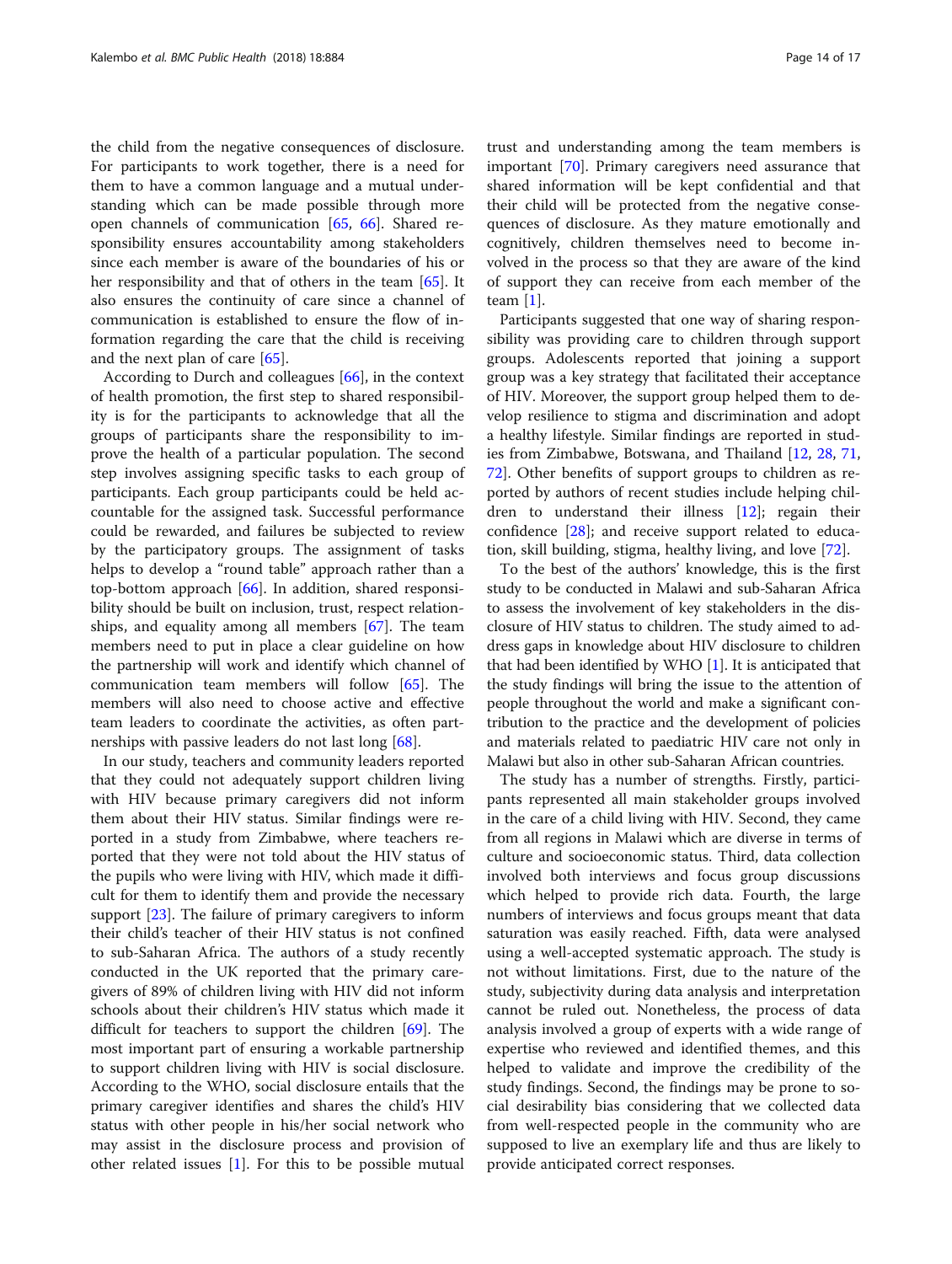### <span id="page-14-0"></span>Conclusion

The findings of this study have shown that there is agreement among stakeholders about the need to work together to disclose HIV status to children. The provision of ARV medication to children at no direct cost to their families has resulted in a marked reduction in new cases of HIV among children and substantially increased the life-expectancy of children with the disease. There is now great hope for many children to lead fulfilling lives and contribute significantly to the economic development of their country. While this success in the prevention and treatment of HIV is to be applauded, there are consequences for children living with HIV and their families that have not been fully recognised. One of the key issues is that many children are growing up with no knowledge that they have HIV [9, [73](#page-16-0)–[75\]](#page-16-0). These children are at increased risk of a range of poor health and developmental outcomes [[76](#page-16-0), [77\]](#page-16-0) and they pose a risk to others through the inadvertent spread of HIV. Therefore, in addition to ARV medication, these children and their families, as well as local health and education services, require a great deal of support with appropriate physical and human resources. Healthcare workers and teachers would benefit greatly from training in working together with families living with HIV and, specifically, training in the disclosure process. They also require resources, in the form of books and other educational materials, to help explain HIV and effective management to children and families. While this may seem to be a relatively straightforward goal, it is an enormous task to achieve in Malawi and other sub-Saharan African countries where healthcare budgets are already stretched beyond the limit, and there are numerous health and social problems.

#### Abbreviations

AIDS: Acquired Immuno-Deficiency Syndrome; ART: Antiretroviral Therapy; ARVs: Antiretrovirals; DVD: Digital Video Disc; FPAM: Family Planning Association of Malawi; HIV: Human Immunodeficiency Virus; MOH: Ministry of Health; NAPHAM: National Association of People Living with HIV and AIDS in Malawi; NGO: Non-Governmental Organizations; UK: United Kingdom; UNAIDS: Joint United Nations Programme on HIV/AIDS; UNESCO: The United Nations Educational, Scientific and Cultural Organisation; UNICEF: United Nations International Children's Emergency Fund; US: United States of America; WHO: World Health Organization

#### Acknowledgements

We are indebted to all participants for accepting to take part in this study. We are also thankful to research assistants, management and staff of the hospitals where we collected data for their support.

#### Availability of data and materials

The data for this study are available upon request from the corresponding author.

#### Authors' contributions

FWK, GEK, MA, AC participated in the design of the study, FWK collected data, FWK and GEK, MMT analysed data, FWK, GEK, MA, AC MMT participated in the writing of the manuscript. All authors have read and approved the final draft of the manuscript.

#### Ethics approval and consent to participate

Ethical approval was obtained from the Malawi Government National Health Science Research Committee (Approval Number: NHSRC 1347) and the Curtin University Human Research Ethics Committee (Protocol Approval HR 186/2014). Written informed consent to participate in the study (focus groups and interviews) was obtained from the study participants prior to data collection. Parental/guardian written informed consent to participate in this study was obtained for all participants under the age of 16 years old. Permission to collect data was also obtained from the District Health Officers and the Directors of the hospitals where data collection was conducted.

#### Consent for publication

Not applicable.

#### Competing interests

The authors declare that they have no competing interests.

### Publisher's Note

Springer Nature remains neutral with regard to jurisdictional claims in published maps and institutional affiliations.

#### Author details

<sup>1</sup>School of Nursing, Midwifery and Paramedicine, Curtin University, Perth Australia. <sup>2</sup>Mzuzu University, Mzuzu, Malawi. <sup>3</sup>Kamuzu College of Nursing, University of Malawi, Blantyre, Malawi.

### Received: 15 January 2018 Accepted: 10 July 2018 Published online: 16 July 2018

#### References

- WHO. Guideline on HIV disclosure counselling for children up to 12 years of age. Geneva: WHO; 2011.
- 2. Wiener L, Mellins CA, Marhefka S, Battles HB. Disclosure of an HIV diagnosis to children: history, current research, and future directions. J Dev Behav Pediatr. 2007;28(2):155.
- 3. O'Malley G, Beima-Sofie K, Feris L, Shepard-Perry M, Hamunime N, John-Stewart G, Kaindjee-Tjituka F, Brandt L. "If I take my medicine, I will be strong: " evaluation of a pediatric HIV disclosure intervention in Namibia. J Acquir Immune Defic Syndr (1999). 2014;68(1):e1–7.
- 4. Wattradul D, Sriyaporn A. Experiences of caregivers in healthcare for and social support of HIV positive children attending schools in Bangkok. Asian Nursing Res. 2014;8(3):226–31.
- 5. De santis J, Collins JM. Don't ask, don't tell? The ethics of disclosure of HIVstatus to perinatally-infected children. DST–J bras Doenças Sex Transm. 2005;17(3):181–8.
- 6. Mburu G, Ram M, Oxenham D, Haamujompa C, Iorpenda K, Ferguson L. Responding to adolescents living with HIV in Zambia: a social–ecological approach. Child Youth Serv Rev. 2014;45(0):9–17.
- 7. Moodley K, Myer L, Michaels D, Cotton M. Paediatric HIV disclosure in South Africa -- caregivers' perspectives on discussing HIV with infected children. S Afr Med journal. 2006;96(3):201–4.
- 8. Kiwanuka J, Mulogo E, Haberer JE. Caregiver perceptions and motivation for disclosing or concealing the diagnosis of HIV infection to children receiving HIV care in Mbarara, Uganda: a qualitative study. PLoS One. 2014;9(3): e93276.
- 9. Vreeman R, Scanlon M, Mwangi A, Turissini M, Ayaya S, Tenge C, Nyandiko W. A cross-sectional study of disclosure of HIV status to children and adolescents in western Kenya. PLoS One. 2014;9(1):e86616.
- 10. Mburu G, Hodgson I, Kalibala S, Haamujompa C, Cataldo F, Lowenthal ED, Ross D. Adolescent HIV disclosure in Zambia: barriers, facilitators and outcomes. J Int AIDS Soc. 2014;17:18866.
- 11. Aderomilehin O, Hanciles-Amu A, Ozoya OO. Perspectives and practice of HIV disclosure to children and adolescents by health-care providers and caregivers in sub-Saharan Africa: a systematic review. Front Public Health. 2016;4:166.
- 12. Kidia KK, Mupambireyi Z, Cluver L, Ndhlovu CE, Borok M, Ferrand RA. HIV status disclosure to perinatally-infected adolescents in Zimbabwe: a qualitative study of adolescent and healthcare worker perspectives. PLoS One. 2014;9(1):e87322.
- 13. Sariah A, Rugemalila J, Somba M, Minja A, Makuchilo M, Tarimo E, Urassa D, Siril H: "Experiences with disclosure of HIV-positive status to the infected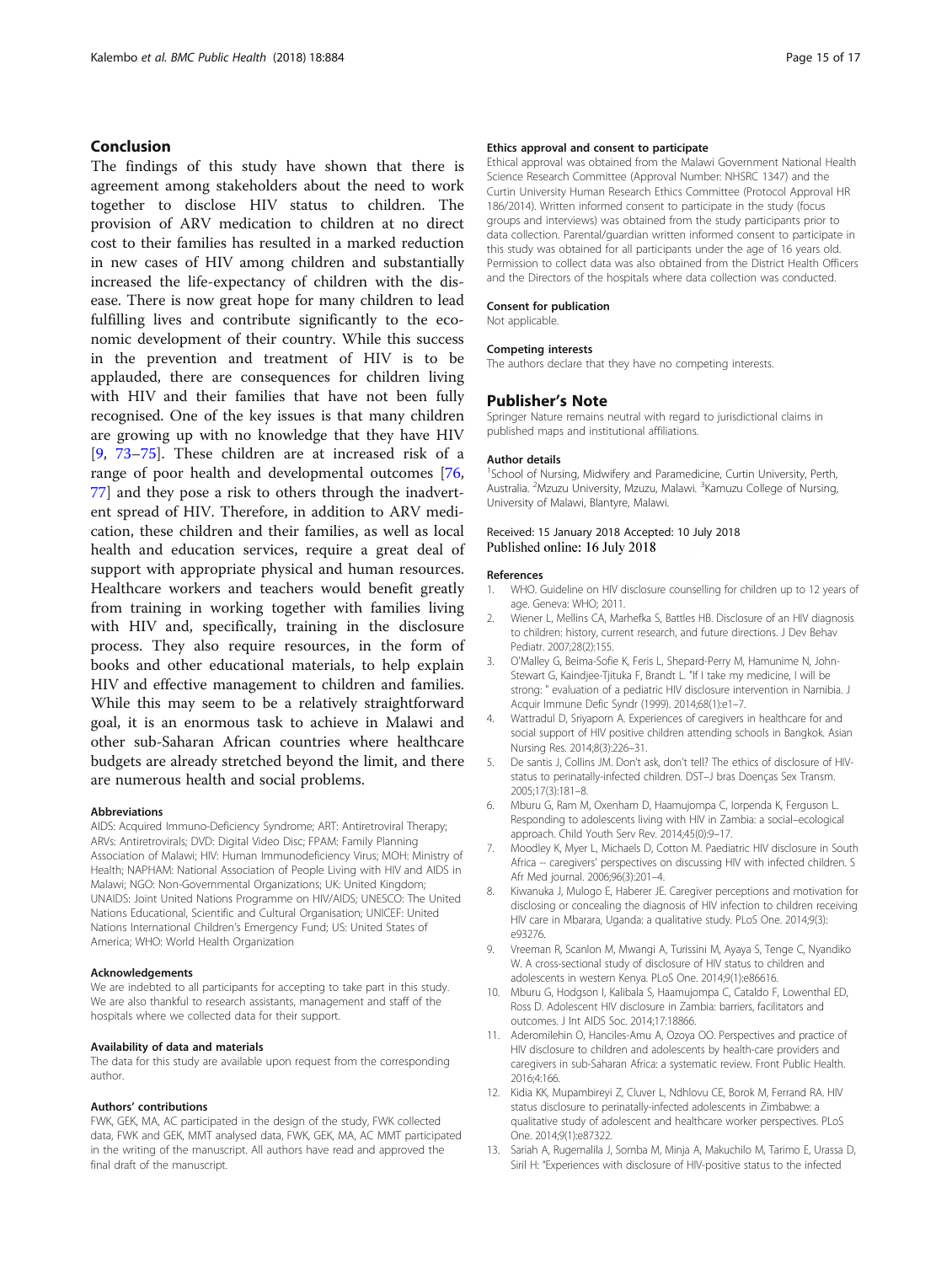<span id="page-15-0"></span>child": Perspectives of healthcare providers in Dar es Salaam, Tanzania. BMC Public Health. 2016;16:1083.

- 14. Amzel A, Toska E, Lovich R, Widyono M, Patel T, Foti C, Dziuban EJ, Phelps BR, Sugandhi N, Mark D. Promoting a combination approach to paediatric HIV psychosocial support. AIDS (London England). 2013;27(0 2):S147.
- 15. Abubakar A, Van Baar A, Van de Vijver FJR, Holding P, Newton CRJC. Paediatric HIV and neurodevelopment in sub-Saharan Africa: a systematic review. Tropical Med Int Health. 2008;13(7):880–7.
- 16. Rujumba J, Mbasaalaki-Mwaka CL, Ndeezi G. Challenges faced by health workers in providing counselling services to HIV-positive children in Uganda: a descriptive study. J Int AIDS Soc. 2010;13:9.
- 17. McCleary-Sills J, Kanesathasan A, Brakarsh J, Vujovic M, Dlamini K, Namisango E, Nasaba R, Fritz K, Wong VJ, Bowsky S. Foundation for the future: meeting the psychosocial needs of children living with HIV in South Africa and Uganda. J HIV/AIDS & Social Services. 2013;12(1):49–62.
- 18. Madiba S, Mokgatle M. Health care workers' perspectives about disclosure to HIV-infected children; cross-sectional survey of health facilities in Gauteng and Mpumalanga provinces, South Africa. PeerJ. 2015;3:e893.
- 19. Ebersöhn L, Ferreira R. Coping in an HIV/AIDS-dominated context: teachers promoting resilience in schools. Health Educ Res. 2011;26(4):596–613.
- 20. UNESCO. Good policy and practice in HIV & AIDS and education booklet 2; HIV and supportive learning environments. 2nd ed. Paris: UNESCO; 2008.
- 21. Conway M: HIV in schools: good practice guide to supporting children infected or affected by HIV: National Children's bureau; 2005.
- 22. Campbell C, Andersen L, Mutsikiwa A, Madanhire C, Skovdal M, Nyamukapa C, Gregson S. Children's representations of school support for HIV-affected peers in rural Zimbabwe. BMC Public Health. 2014;14:402.
- 23. Campbell C, Andersen L, Mutsikiwa A, Madanhire C, Nyamukapa C, Gregson S. Can schools support HIV/AIDS-affected children? Exploring the 'ethic of care' amongst rural Zimbabwean teachers. PLoS One. 2016;11(1):e0146322.
- 24. Punpanich W, Gorbach PM, Detels R. Impact of paediatric human immunodeficiency virus infection on children's and caregivers' daily functioning and well-being: a qualitative study. Child Care Health Dev. 2012; 38(5):714–22.
- 25. Mutwa PR, Van Nuil JI, Asiimwe-Kateera B, Kestelyn E, Vyankandondera J, Pool R, Ruhirimbura J, Kanakuze C, Reiss P, Geelen S, et al. Living situation affects adherence to combination antiretroviral therapy in HIV-infected adolescents in Rwanda: a qualitative study. PLoS One. 2013;8:e60073.
- 26. Kendall N, O'Gara C. Vulnerable children, communities and schools: lessons from three HIV/AIDS affected areas. Compare: A Journal of Comparative and International Education. 2007;37(1):5–21.
- 27. Petersen I, Bhana A, Myeza N, Alicea S, John S, Holst H, McKay M, Mellins C. Psychosocial challenges and protective influences for socio-emotional coping of HIV+ adolescents in South Africa: a qualitative investigation. AIDS Care. 2010;22(8):970–8.
- 28. Mupambireyi Z, Bernays S, Bwakura-Dangarembizi M, Cowan FM. "I don't feel shy because I will be among others who are just like me": the role of support groups for children perinatally infected with HIV in Zimbabwe. Child Youth Serv Rev. 2014;45(0):106–13.
- 29. World Health Organization. Operations manual for delivery of HIV prevention, care and treatment at primary health centres in highprevalence, resource-constrained settings: Edition 1 for fieldtesting and country adaptation. Geneva: World Health Organization; 2008.
- 30. International Center for Research on Women and London School of Hygiene. Tropical medicine: scaling up the response to HIV stigma and discrimination. London: United Kingdom: London School of Hygiene & tropical Medicine; 2010.
- 31. Allison SM, Siberry GK. National Institutes of Health investment in studies of HIV disclosure to children. Aids. 2015;29:S109–18.
- 32. UNAIDS. HIV and estimates. 2016. [http://www.unaids.org/en/](http://www.unaids.org/en/regionscountries/countries/malawi) [regionscountries/countries/malawi](http://www.unaids.org/en/regionscountries/countries/malawi). Accessed 23 Dec 2017.
- 33. Kim MH, Mazenga AC, Yu X, Devandra A, Nguyen C, Ahmed S, Kazembe PN, Sharp C. Factors associated with depression among adolescents living with HIV in Malawi. BMC Psychiatry. 2015;15(1):264.
- 34. Mandalazi P, Bandawe C, Umar E. HIV disclosure: parental dilemma in informing HIV infected children about their HIV status in Malawi. Malawi Med J. 2014;26(4):101–4.
- 35. Nyando MC. The experiences of caregivers looking after a child living with HIV and AIDS in rural Malawi. Cardiff: Cardiff University; 2014.
- 36. Krueger RA, Casey MA. Designing and conducting focus group interviews. Social analysis, selected tools and techniques. 2002;4(23):4–24.
- 37. WHO: Process of translation and adaptation of instruments In; 2014.
- 38. Braun V, Clarke V. Using thematic analysis in psychology. Qual Res Psychol. 2006;3(2):77–101.
- 39. Bronfenbrenner U, Ceci SJ. Nature-nurture reconceptualized in developmental perspective: a bioecological model. Psychol Rev. 1994;101(4):568–86.
- 40. Pindani M, Nkondo M, Maluwa A, Muheriwa S. Stigma and discrimination against people living with HIV and AIDS in Malawi. World J AIDS. 2014;2014
- 41. Vaz LM, Maman S, Eng E, Barbarin OA, Tshikandu T, Behets F. Patterns of disclosure of HIV status to infected children in a sub-Saharan African setting. J Dev Behav Pediatr. 2011;32(4):307–15.
- 42. Mahloko JM, Madiba S. Disclosing HIV diagnosis to children in Odi district, South Africa: reasons for disclosure and non-disclosure: original research. African Journal of Primary Health Care and Fam Med. 2012;4(1):1–7.
- 43. Alemu A, Berhanu B, Emishaw S. Challenges of caregivers to disclose their children's HIV positive status receiving highly active antiretroviral therapy at pediatric antiretroviral therapy clinics in Bahir Dar North West Ethiopia. J AIDS Clin Res. 2013;4(253):1–7
- 44. Madiba S. Caregivers lack of disclosure skills delays disclosure to children with perinatal HIV in resource-limited communities: multicenter qualitative data from South Africa and Botswana. Nurs Res Pract. 2016;2016:9637587.
- 45. World Health Organisation. Guideline on HIV disclosure counselling for children up to 12 years of age. Geneva: WHO; 2011.
- 46. Kalembo FW, Kendall GE, Ali M, Chimwaza AF: Need and acceptability of story books intended to help with the process of informing children about their HIV status in Malawi: a mixed methods study. AIDS Care. 2018;1–8.
- 47. Norwegian Agency for Development Cooperation. Local perceptions, participation and accountability in Malawi's health sector. Oslo: Norwegian Agency for Development Cooperation; 2013.
- 48. Kumbani LC, Chirwa E, Odland JØ, Bjune G. Do Malawian women critically assess the quality of care? A qualitative study on women's perceptions of perinatal care at a district hospital in Malawi. Reprod Health. 2012;9(1):30.
- 49. Hoffman M, Mofolo I, Salima C, Hoffman I, Zadrozny S, Martinson F, Van Der Horst C. Utilization of family members to provide hospital care in Malawi: the role of hospital guardians. Malawi Med J. 2012;24(4):74–8.
- 50. Roberts J, Sealy D, Marshak HH, Manda-Taylor L, Gleason P, Mataya R. The patient-provider relationship and antenatal care uptake at two referral hospitals in Malawi: a qualitative study. Malawi Med J. 2015;27(4):145–50.
- 51. Munthali A, Mannan H, MacLachlan M, Swartz L, Makupe C, Chilimampunga C. Non-use of formal health Services in Malawi: perceptions from non-users. Malawi Med J. 2014;26(4):126.
- 52. Gourlay A, Wringe A, Birdthistle I, Mshana G, Michael D, Urassa M. "It is like that, we didn't understand each other": exploring the influence of patientprovider interactions on prevention of mother-to-child transmission of HIV service use in rural Tanzania. PLoS One. 2014;9(9):e106325.
- 53. Campbell C, Scott K, Madanhire C, Nyamukapa C, Gregson S. A 'good hospital': nurse and patient perceptions of good clinical care for HIVpositive people on antiretroviral treatment in rural Zimbabwe—a mixedmethods qualitative study. Int J Nurs Stud. 2011;48(2):175–83.
- 54. Abiola T, Udofia O, Abdullahi A. Patient-doctor relationship: the practice orientation of doctors in Kano. Niger J Clin Pract. 2014;17(2):241–7.
- 55. Worthington C, Myers T. Factors underlying anxiety in HIV testing: risk perceptions, stigma, and the patient-provider power dynamic. Qual Health Res. 2003;13(5):636–55.
- 56. Analytical summary Health financing system [\[http://www.aho.afro.who.int/](http://www.aho.afro.who.int/profiles_information/index.php/Malawi:Analytical_summary_-_Partnerships_for_health_development) [profiles\\_information/index.php/Malawi:Analytical\\_summary\\_-\\_Partnerships\\_](http://www.aho.afro.who.int/profiles_information/index.php/Malawi:Analytical_summary_-_Partnerships_for_health_development) [for\\_health\\_development\]](http://www.aho.afro.who.int/profiles_information/index.php/Malawi:Analytical_summary_-_Partnerships_for_health_development) Accessed 19 Dec 2017.
- 57. Factsheet on health financing in Malawi in 2015 [[https://mamaye.org/sites/](https://mamaye.org/sites/default/files/blogfiles/Malawi%20health%20financing%20factsheet%202015.pdf) [default/files/blogfiles/Malawi%20health%20financing%20factsheet%202015.](https://mamaye.org/sites/default/files/blogfiles/Malawi%20health%20financing%20factsheet%202015.pdf) [pdf](https://mamaye.org/sites/default/files/blogfiles/Malawi%20health%20financing%20factsheet%202015.pdf)]. Accessed 14 Nov 2017.
- 58. Schmiedeknecht K, Perera M, Schell E, Jere J, Geoffroy E, Rankin S. Predictors of workforce retention among Malawian nurse graduates of a scholarship program: a mixed-methods study. Glob Health Sci Pract. 2015;3(1):85–96.
- 59. Chimwaza W, Chipeta E, Ngwira A, Kamwendo F, Taulo F, Bradley S, McAuliffe E. What makes staff consider leaving the health service in Malawi? Hum Resour Health. 2014;12:17.
- 60. Bradley S, Kamwendo F, Chipeta E, Chimwaza W, de Pinho H, McAuliffe E. Too few staff, too many patients: a qualitative study of the impact on obstetric care providers and on quality of care in Malawi. BMC Pregnancy and Childbirth. 2015;15:65.